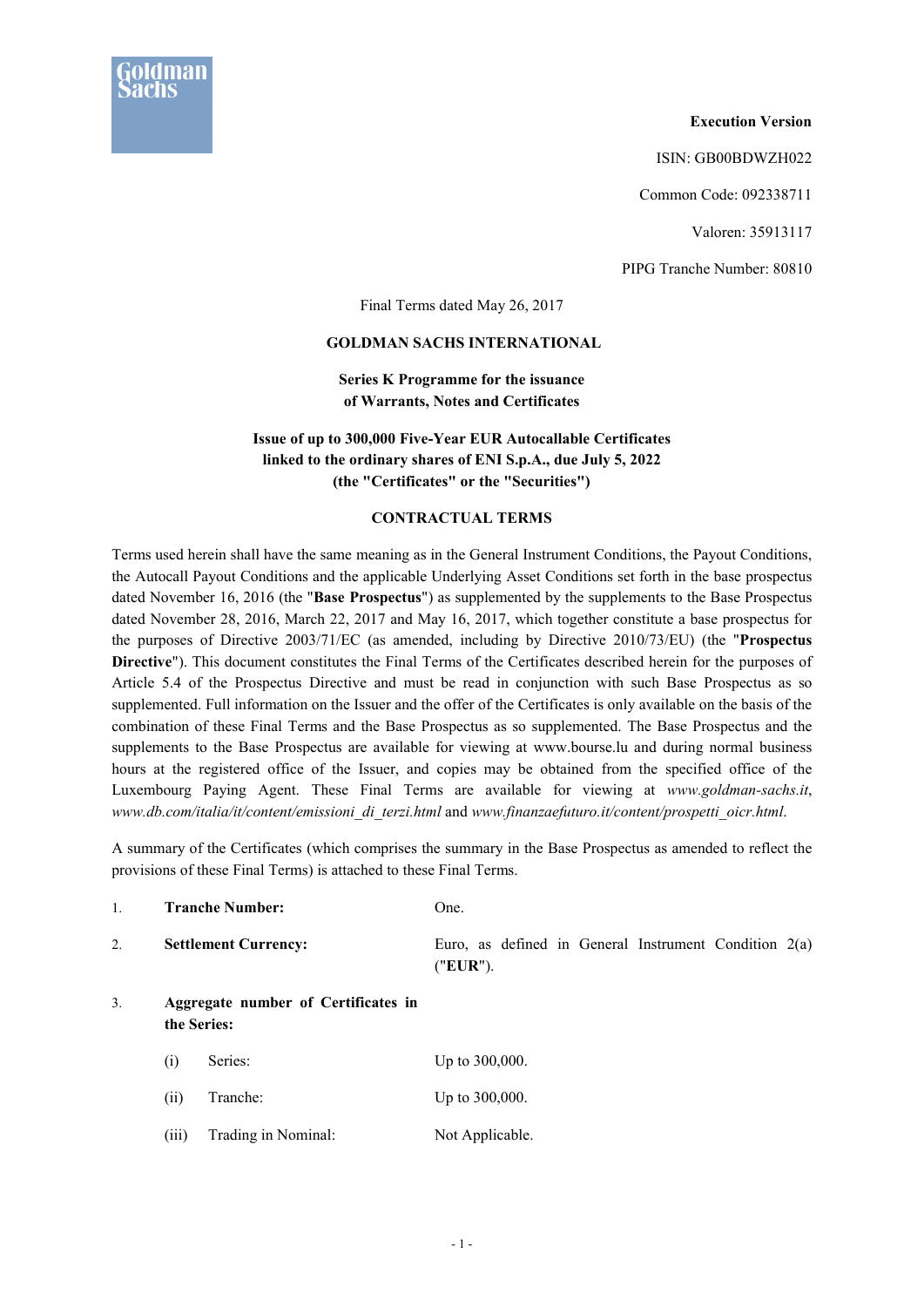|                           | (iv)                       | Nominal Amount:                                                                                                            | Not Applicable.                                                                                                                                                                       |  |
|---------------------------|----------------------------|----------------------------------------------------------------------------------------------------------------------------|---------------------------------------------------------------------------------------------------------------------------------------------------------------------------------------|--|
| <b>Issue Price:</b><br>4. |                            |                                                                                                                            | EUR 100 per Certificate.                                                                                                                                                              |  |
| 5.                        | <b>Calculation Amount:</b> |                                                                                                                            | <b>EUR 100.</b>                                                                                                                                                                       |  |
| 6.                        |                            | <b>Issue Date:</b>                                                                                                         | June 30, 2017.                                                                                                                                                                        |  |
| 7.                        |                            | <b>Maturity Date:</b>                                                                                                      | Scheduled Maturity Date is July 5, 2022.                                                                                                                                              |  |
|                           | (i)                        | Strike Date:                                                                                                               | Not Applicable.                                                                                                                                                                       |  |
|                           | (ii)                       | Determination<br>Date<br>Relevant<br>(General Instrument Condition<br>$2(a)$ :                                             | Final Reference Date.                                                                                                                                                                 |  |
|                           | (iii)                      | Scheduled Determination Date:                                                                                              | Not Applicable.                                                                                                                                                                       |  |
|                           | (iv)                       | First Maturity Date Specific<br>Adjustment:                                                                                | Not Applicable.                                                                                                                                                                       |  |
|                           | (v)                        | Second Maturity Date Specific Applicable.<br>Adjustment:                                                                   |                                                                                                                                                                                       |  |
|                           |                            | Specified Day(s) for the Five Business Days.<br>of<br>"Second<br>purposes<br>Maturity Date<br>Specific<br>Adjustment":     |                                                                                                                                                                                       |  |
|                           |                            | Maturity Date Business<br>—<br>Day Convention for the<br>purposes of the "Second<br>Maturity Date Specific<br>Adjustment": | Following Business Day Convention.                                                                                                                                                    |  |
|                           | (vi)                       | <b>Business Day Adjustment:</b>                                                                                            | Not Applicable.                                                                                                                                                                       |  |
|                           | (vii)                      | American Style Adjustment:                                                                                                 | Not Applicable.                                                                                                                                                                       |  |
| 8.                        |                            | <b>Underlying Asset(s):</b>                                                                                                | The Share (as defined below).                                                                                                                                                         |  |
|                           |                            | <b>VALUATION PROVISIONS</b>                                                                                                |                                                                                                                                                                                       |  |
| 9.                        |                            | <b>Valuation Date(s):</b>                                                                                                  | December 28, 2017, June 28, 2018, December 28, 2018,<br>June 28, 2019, December 30, 2019, June 29, 2020,<br>December 28, 2020, June 28, 2021, December 28, 2021 and<br>June 28, 2022. |  |
|                           |                            | Final Reference Date:                                                                                                      | The Valuation Date scheduled to fall on June 28, 2022.                                                                                                                                |  |
| 10.                       |                            | <b>Entry Level Observation Dates:</b>                                                                                      | Not Applicable.                                                                                                                                                                       |  |
| 11.                       |                            | <b>Initial Valuation Date:</b>                                                                                             | June 28, 2017.                                                                                                                                                                        |  |
| 12.                       |                            | Averaging:                                                                                                                 | Not Applicable.                                                                                                                                                                       |  |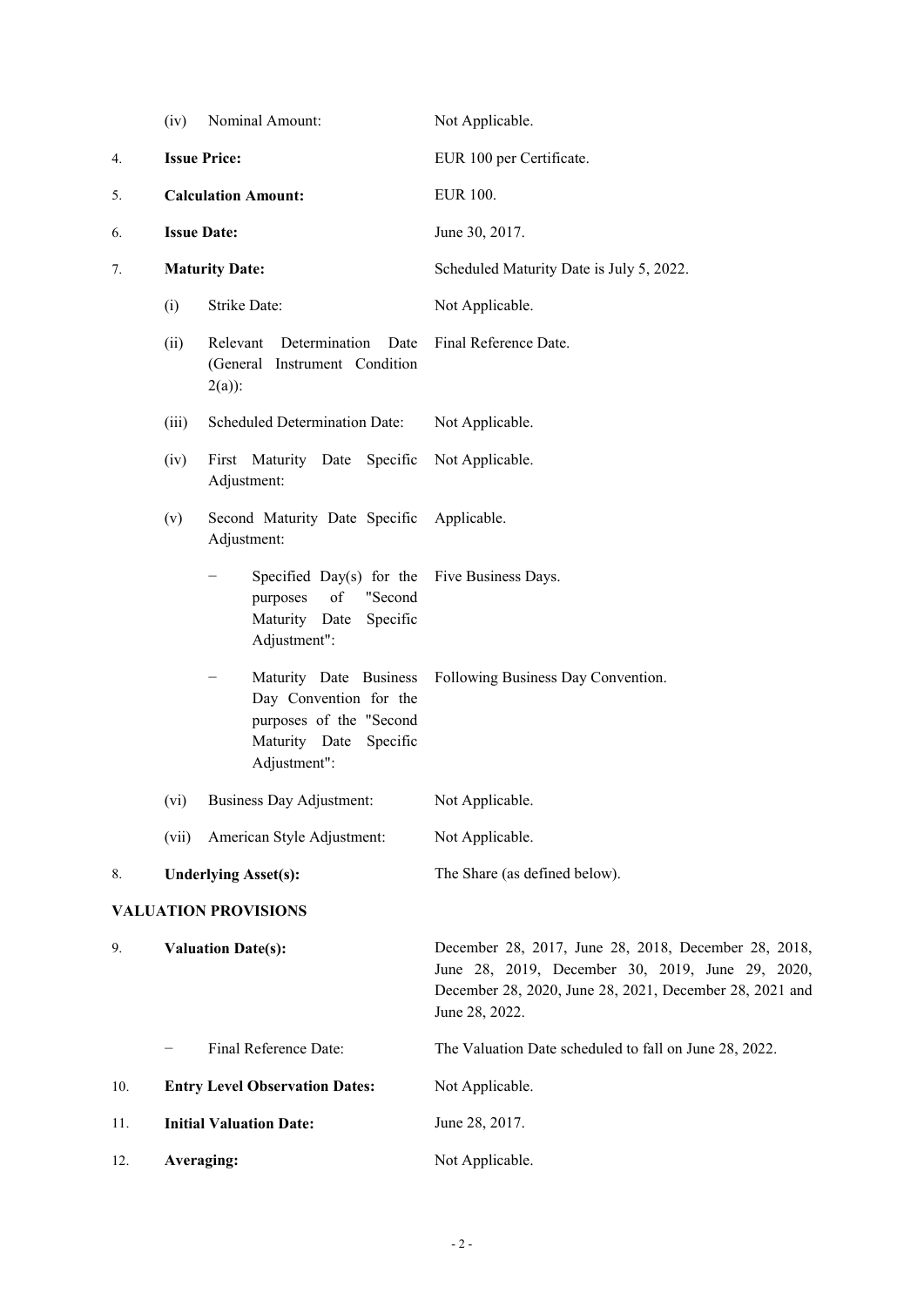| 13. | <b>Asset Initial Price:</b>                                                       | Initial Closing Price.                                                                               |
|-----|-----------------------------------------------------------------------------------|------------------------------------------------------------------------------------------------------|
| 14. | <b>Adjusted Asset Final Reference Date:</b>                                       | Not Applicable.                                                                                      |
| 15. | Asset<br>Initial<br>Reference<br>Adjusted<br>Date:                                | Not Applicable.                                                                                      |
| 16. | <b>FX (Final) Valuation Date:</b>                                                 | Not Applicable.                                                                                      |
| 17. | <b>FX (Initial) Valuation Date:</b>                                               | Not Applicable.                                                                                      |
| 18. | <b>Final FX Valuation Date:</b>                                                   | Not Applicable.                                                                                      |
| 19. | <b>Initial FX Valuation Date:</b>                                                 | Not Applicable.                                                                                      |
|     | <b>COUPON PAYOUT CONDITIONS</b>                                                   |                                                                                                      |
| 20. | <b>Coupon Payout Conditions:</b>                                                  | Not Applicable.                                                                                      |
| 21. | <b>Interest Basis:</b>                                                            | Not Applicable.                                                                                      |
| 22. | <b>Interest Commencement Date:</b>                                                | Not Applicable.                                                                                      |
| 23. | <b>Fixed Rate Instrument Conditions</b><br>(General Instrument Condition 11):     | Not Applicable.                                                                                      |
| 24. | <b>BRL FX Conditions (Coupon Payout</b><br>Condition $1.1(c)$ :                   | Not Applicable.                                                                                      |
| 25. | <b>Security Conditions</b><br>(Coupon<br>FX<br>Payout Condition 1.1(d)):          | Not Applicable.                                                                                      |
| 26. | <b>Floating Rate Instrument Conditions</b><br>(General Instrument Condition 12):  | Not Applicable.                                                                                      |
| 27. | Change of Interest Basis (General<br><b>Instrument Condition 13):</b>             | Not Applicable.                                                                                      |
| 28. | Conditional Coupon (Coupon Payout Not Applicable.<br>Condition 1.3):              |                                                                                                      |
| 29. | Range Accrual Coupon<br><b>Payout Condition 1.4):</b>                             | (Coupon Not Applicable.                                                                              |
|     | <b>AUTOCALL PAYOUT CONDITIONS</b>                                                 |                                                                                                      |
| 30. | Automatic Early Exercise (General Applicable.<br><b>Instrument Condition 15):</b> |                                                                                                      |
|     | (i)<br>Applicable Date(s):                                                        | Each Autocall Observation Date.                                                                      |
|     | Automatic<br>Early<br>Exercise<br>(ii)<br>$Date(s)$ :                             | Each date set forth in the Autocall Table in the column<br>entitled "Automatic Early Exercise Date". |

(a) First Automatic Early Not Applicable.Exercise Date Specific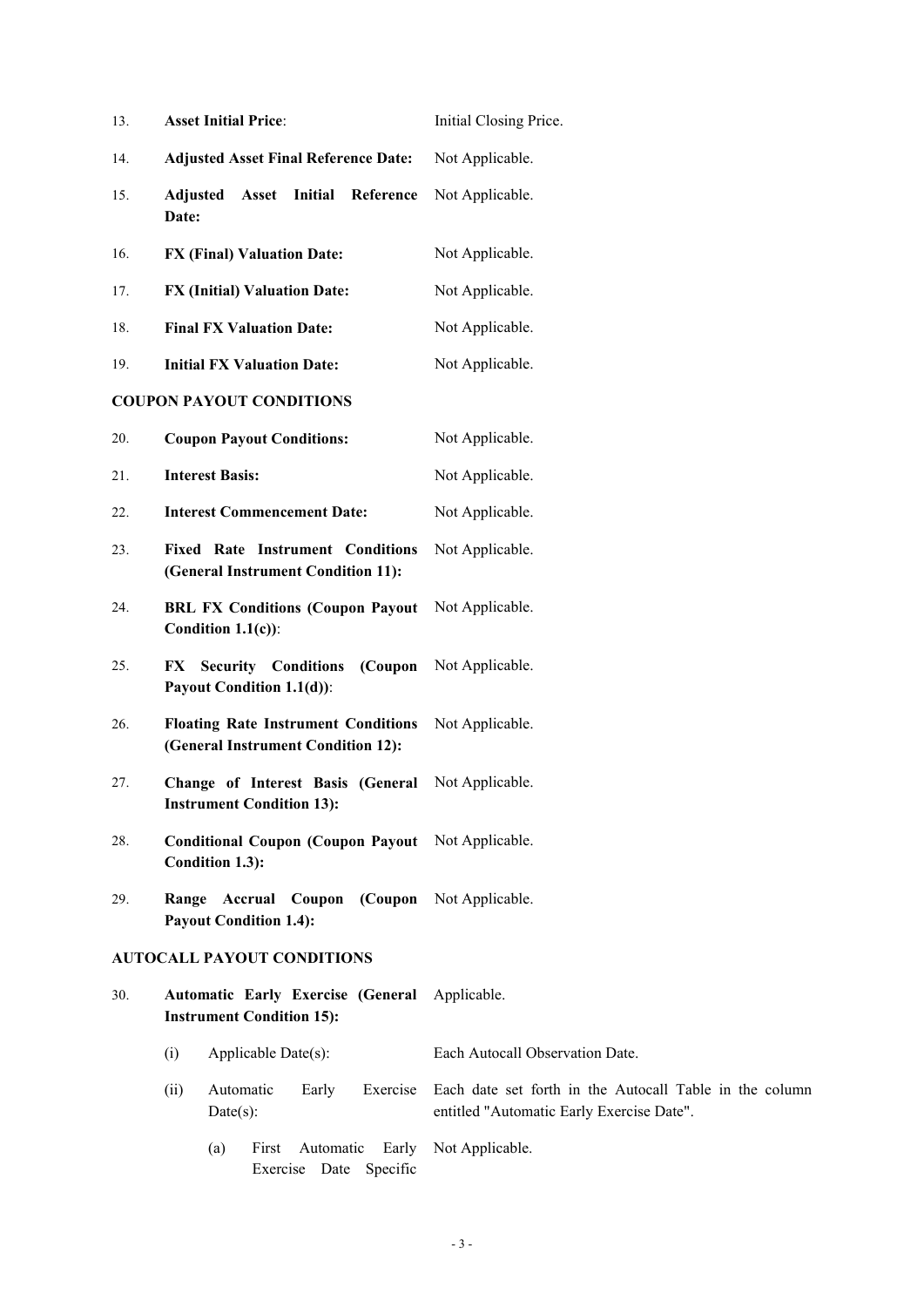Adjustment:

|     |       | (b)<br>Second Automatic Early<br>Exercise Date<br>Specific<br>Adjustment:                                                                              | Applicable.                                                                                                                                                                                                                                     |
|-----|-------|--------------------------------------------------------------------------------------------------------------------------------------------------------|-------------------------------------------------------------------------------------------------------------------------------------------------------------------------------------------------------------------------------------------------|
|     |       | Automatic Early Exercise<br>-<br>Specified Day(s) for the<br>of<br>"Second<br>purposes<br>Automatic Early Exercise<br>Date<br>Specific<br>Adjustment": | Five Business Days.                                                                                                                                                                                                                             |
|     |       | Relevant Automatic Early<br>Exercise<br>Determination<br>Date:                                                                                         | The Applicable Date corresponding to such Scheduled<br>Automatic Early Exercise Date.                                                                                                                                                           |
|     | (iii) | Automatic<br>Early<br>Exercise<br>Amount(s):                                                                                                           | In respect of each Applicable Date, the Autocall Event<br>Amount corresponding to such Applicable Date.                                                                                                                                         |
| 31. |       | <b>Autocall Payout Conditions:</b>                                                                                                                     | Applicable.                                                                                                                                                                                                                                     |
|     | (i)   | Autocall Event:                                                                                                                                        | Applicable, for the purposes of the definition of "Autocall<br>Event" in the Autocall Payout Conditions, Autocall<br>Reference Value greater than or equal to the Autocall Level<br>is applicable in respect of each Autocall Observation Date. |
|     |       | No<br>Coupon<br>Amount<br>following<br>payable<br>Autocall Event:                                                                                      | Not Applicable.                                                                                                                                                                                                                                 |
|     | (ii)  | Autocall Reference Value:                                                                                                                              | Autocall Closing Price.                                                                                                                                                                                                                         |
|     | (iii) | Autocall Level:                                                                                                                                        | In respect of each Autocall Observation Date, 100 per cent.<br>(100%) of the Asset Initial Price.                                                                                                                                               |
|     | (iv)  | Autocall Observation Date:                                                                                                                             | Each date set forth in the Autocall Table in the column<br>entitled "Autocall Observation Date".                                                                                                                                                |
|     | (v)   | <b>Autocall Event Amount:</b>                                                                                                                          | In respect of each Autocall Observation Date, the amount set<br>forth in the Autocall Table in the column "Autocall Event<br>Amount" in the row corresponding to such Autocall<br>Observation Date.                                             |

| <b>AUTOCALL TABLE</b>                                         |                                      |                              |  |
|---------------------------------------------------------------|--------------------------------------|------------------------------|--|
| <b>Autocall Observation Date</b>                              | <b>Automatic Early Exercise Date</b> | <b>Autocall Event Amount</b> |  |
| The Valuation Date scheduled to<br>fall on December 28, 2017  | January 5, 2018                      | EUR 105.60                   |  |
| The Valuation Date scheduled to<br>fall on June $28$ , $2018$ | July 5, 2018                         | EUR 111.20                   |  |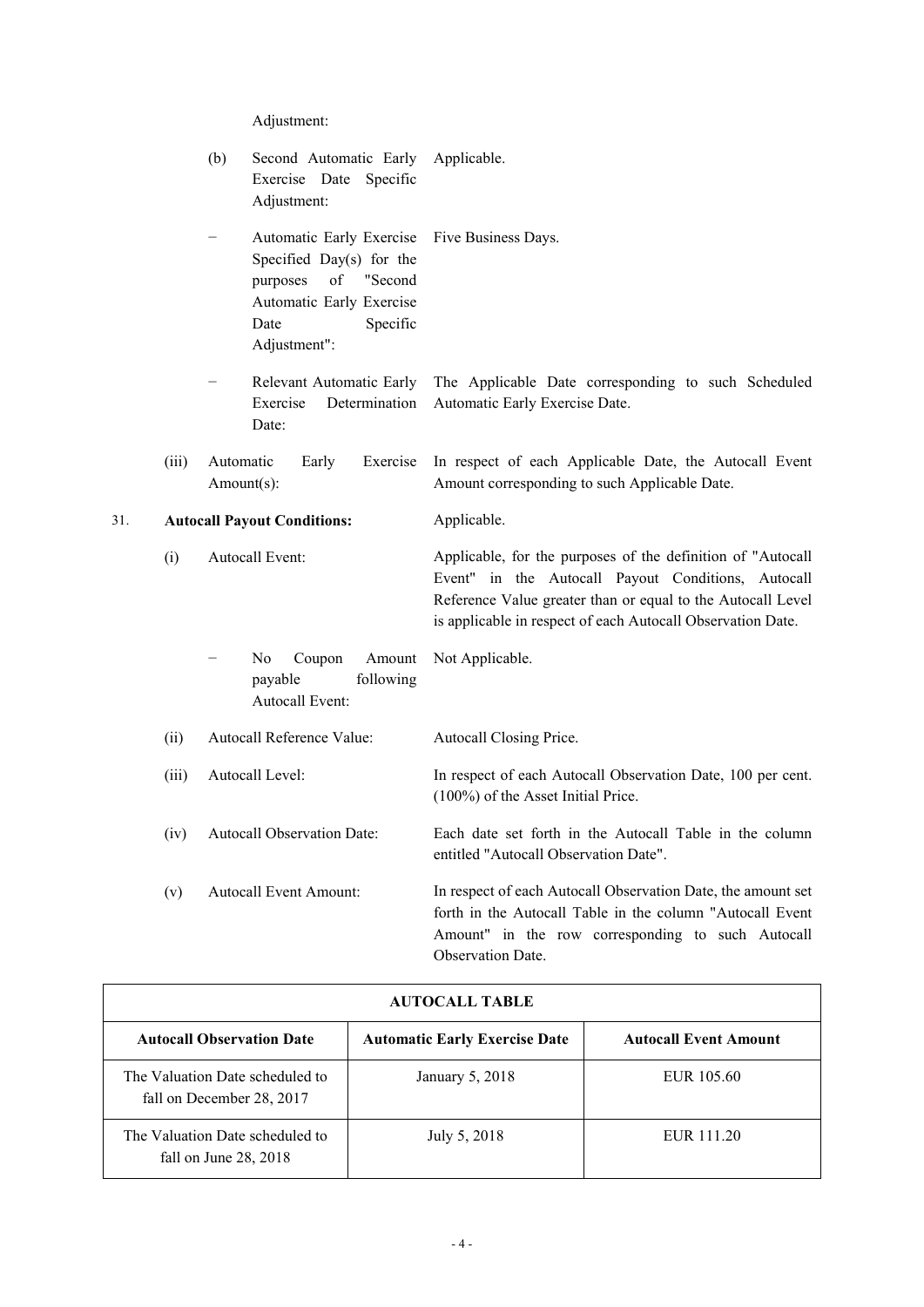| The Valuation Date scheduled to<br>fall on December 28, 2018 | January 7, 2019 | EUR 116.80 |
|--------------------------------------------------------------|-----------------|------------|
| The Valuation Date scheduled to<br>fall on June 28, 2019     | July 5, 2019    | EUR 122.40 |
| The Valuation Date scheduled to<br>fall on December 30, 2019 | January 7, 2020 | EUR 128.00 |
| The Valuation Date scheduled to<br>fall on June $29, 2020$   | July 6, 2020    | EUR 133.60 |
| The Valuation Date scheduled to<br>fall on December 28, 2020 | January 5, 2021 | EUR 139.20 |
| The Valuation Date scheduled to<br>fall on June $28, 2021$   | July 5, 2021    | EUR 144.80 |
| The Valuation Date scheduled to<br>fall on December 28, 2021 | January 4, 2022 | EUR 150.40 |

# **SETTLEMENT AMOUNT AND PAYOUT CONDITIONS**

|               | Settlement:                                                     | Cash Settlement is applicable. |
|---------------|-----------------------------------------------------------------|--------------------------------|
| <b>Single</b> | Limb<br>Payout<br>Condition 1.1):                               | (Payout Not Applicable.        |
|               | Multiple Limb Payout (Payout Applicable.<br>Condition 1.2):     |                                |
| (i)           | Event<br><b>Trigger</b><br>Condition $1.2(a)(i)$ :              | (Payout Applicable.            |
|               | (a)<br>Trigger Payout 1:                                        | Applicable.                    |
|               | Trigger Percentage:                                             | 156.00 per cent. (156.00%).    |
|               | (b)<br>Trigger Payout 2:                                        | Not Applicable.                |
|               | (c)<br>Trigger Cap:                                             | Not Applicable.                |
|               | (d)<br>Trigger Floor:                                           | Not Applicable.                |
| (ii)          | Payout 1 (Payout Condition Applicable.<br>$1.2(b)(i)(A))$ :     |                                |
|               | Redemption Percentage: 100 per cent. (100%).                    |                                |
| (iii)         | Payout 2 (Payout Condition Not Applicable.<br>$1.2(b)(i)(B))$ : |                                |
| (iv)          | Payout 3 (Payout Condition Not Applicable.<br>$1.2(b)(i)(C))$ : |                                |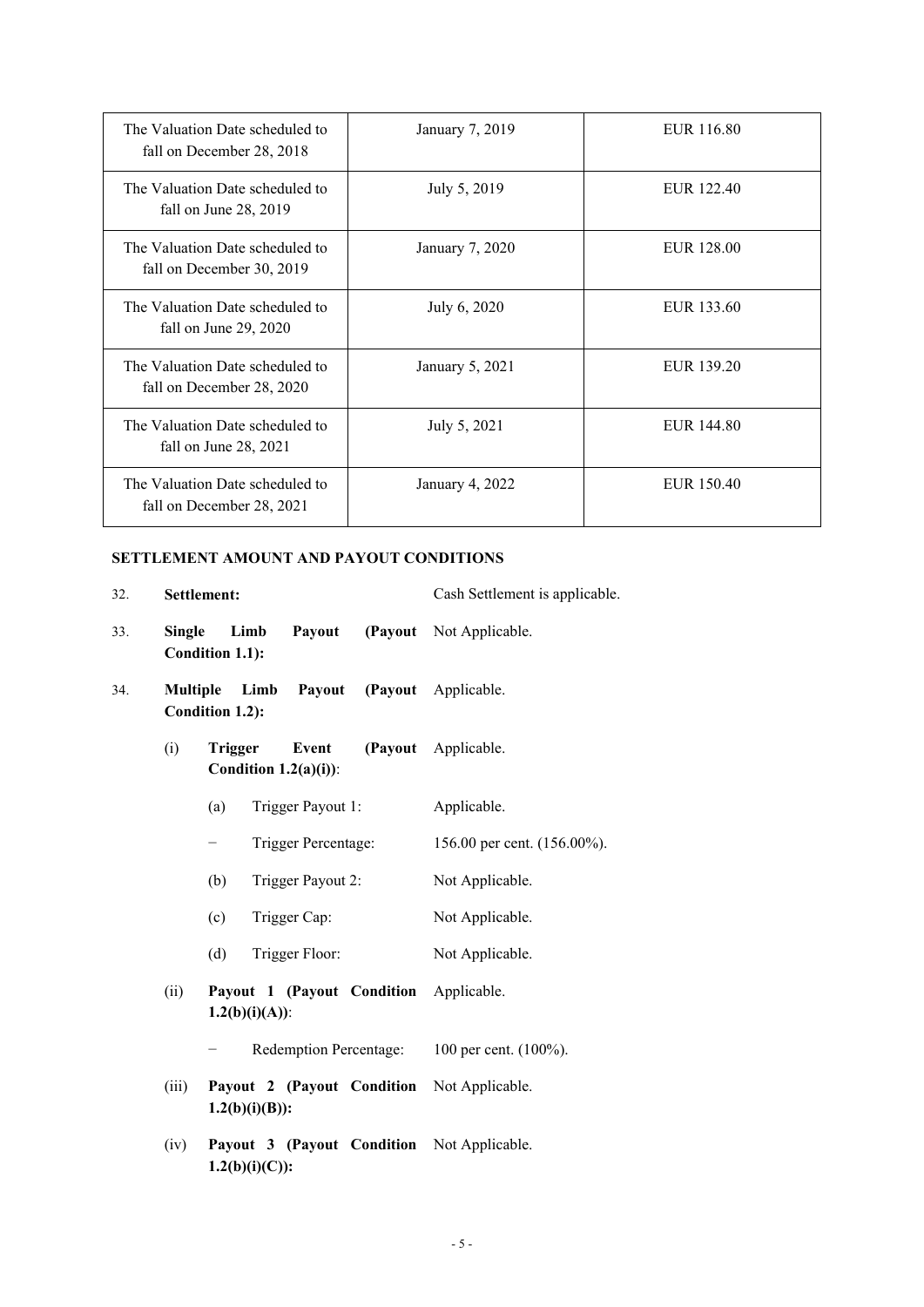|     | (v)                                                                     | Payout 4 (Payout Condition Not Applicable.<br>$1.2(b)(i)(D))$ :                     |                                                                                                                                                                      |
|-----|-------------------------------------------------------------------------|-------------------------------------------------------------------------------------|----------------------------------------------------------------------------------------------------------------------------------------------------------------------|
|     | (vi)                                                                    | Payout 5 (Payout Condition Not Applicable.<br>$1.2(b)(i)(E)$ :                      |                                                                                                                                                                      |
|     | (vii)                                                                   | Payout 6 (Payout Condition Not Applicable.<br>$1.2(b)(i)(F)$ :                      |                                                                                                                                                                      |
|     | (viii)                                                                  | Payout 7 (Payout Condition Not Applicable.<br>$1.2(b)(i)(G))$ :                     |                                                                                                                                                                      |
|     | Payout 8 (Payout Condition Not Applicable.<br>(ix)<br>$1.2(b)(i)(H))$ : |                                                                                     |                                                                                                                                                                      |
|     | (x)                                                                     | <b>Downside</b><br>Cash<br><b>Settlement</b><br>(Payout Condition $1.2(c)(i)(A))$ : | Applicable, for the purpose of Payout Condition<br>$1.2(c)(i)(A)$ , Single Asset is applicable.                                                                      |
|     |                                                                         | (a)<br>Minimum Percentage:                                                          | Not Applicable.                                                                                                                                                      |
|     |                                                                         | Final Value:<br>(b)                                                                 | Final Closing Price.                                                                                                                                                 |
|     |                                                                         | (c)<br>Initial Value:                                                               | 100 per cent. (100%) of the Initial Closing Price.                                                                                                                   |
|     |                                                                         | (d)<br>Downside Cap:                                                                | Not Applicable.                                                                                                                                                      |
|     |                                                                         | Downside Floor:<br>(e)                                                              | Not Applicable.                                                                                                                                                      |
|     |                                                                         | (f)<br>Asset FX:                                                                    | Not Applicable.                                                                                                                                                      |
|     | (xi)                                                                    | Downside Physical Settlement<br>(Payout Condition 1.2(c)(ii)):                      | Not Applicable.                                                                                                                                                      |
| 35. | $1.3)$ :                                                                | <b>Warrants Payout (Payout Condition</b>                                            | Not Applicable.                                                                                                                                                      |
| 36. |                                                                         | Barrier Event Conditions (Payout Applicable.<br><b>Condition 2):</b>                |                                                                                                                                                                      |
|     | (i)                                                                     | Barrier Event:                                                                      | Applicable, for the purposes of the definition of "Barrier<br>Event" in the Payout Conditions, Barrier Reference Value<br>less than the Barrier Level is applicable. |
|     | (ii)                                                                    | Barrier Reference Value:                                                            | Barrier Closing Price is applicable.                                                                                                                                 |
|     | (iii)                                                                   | Barrier Level:                                                                      | 70 per cent. (70%) of the Asset Initial Price.                                                                                                                       |
|     | (iv)                                                                    | <b>Barrier Observation Period:</b>                                                  | Not Applicable.                                                                                                                                                      |
| 37. |                                                                         | Trigger Event Conditions (Payout<br><b>Condition 3):</b>                            | Applicable.                                                                                                                                                          |
|     | (i)                                                                     | Trigger Event:                                                                      | Applicable, for the purposes of the definition of "Trigger<br>Event" in the Payout Conditions, Trigger Reference Value<br>less than the Trigger Level is applicable. |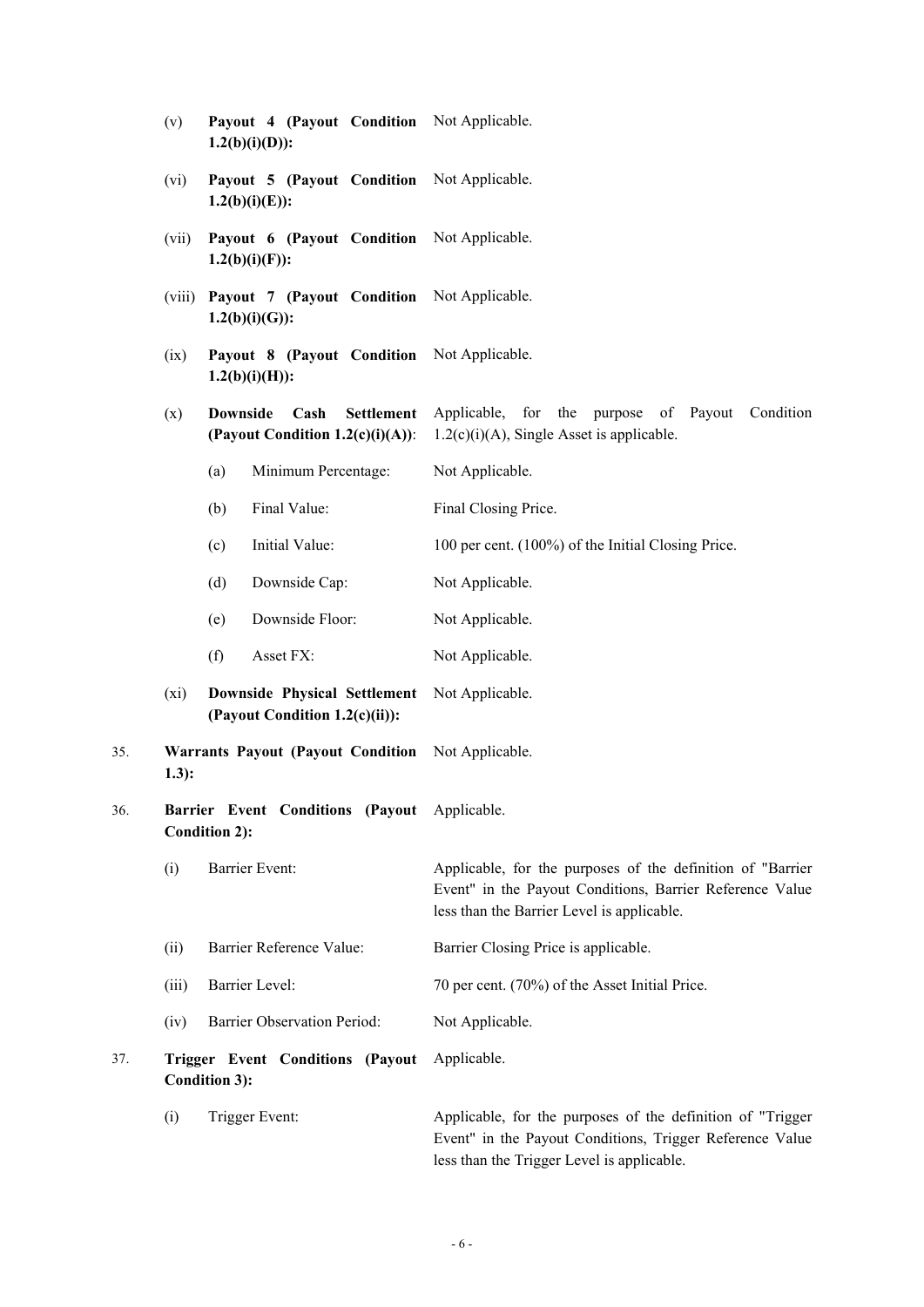|     | Trigger Reference Value:<br>(ii)                                                                          | Trigger Closing Price.                                                                                                                                                           |
|-----|-----------------------------------------------------------------------------------------------------------|----------------------------------------------------------------------------------------------------------------------------------------------------------------------------------|
|     | Trigger Level:<br>(iii)                                                                                   | 100 per cent. (100%) of the Asset Initial Price.                                                                                                                                 |
|     | Trigger Observation Period:<br>(iv)                                                                       | Not Applicable.                                                                                                                                                                  |
| 38. | <b>Currency Conversion:</b>                                                                               | Not Applicable.                                                                                                                                                                  |
| 39. | (General<br><b>Physical</b><br><b>Settlement</b><br><b>Instrument Condition 7(e)):</b>                    | Not Applicable.                                                                                                                                                                  |
| 40. | Non-scheduled<br>Early<br>Amount:                                                                         | Repayment Fair Market Value.                                                                                                                                                     |
|     | Adjusted for any reasonable<br>expenses and costs:                                                        | Applicable.                                                                                                                                                                      |
|     | <b>EXERCISE PROVISIONS</b>                                                                                |                                                                                                                                                                                  |
| 41. | of<br><b>Certificates</b><br><b>Exercise</b><br><b>Style</b><br>(General Instrument Condition 7):         | The Certificates are European Style Instruments. General<br>Instrument Condition 7(b) is applicable.                                                                             |
| 42. | <b>Exercise Period:</b>                                                                                   | Not Applicable.                                                                                                                                                                  |
| 43. | <b>Specified Exercise Dates:</b>                                                                          | Not Applicable.                                                                                                                                                                  |
| 44. | <b>Expiration Date:</b>                                                                                   | If:                                                                                                                                                                              |
|     |                                                                                                           | (i)<br>an Automatic Early Exercise Event does not occur on<br>any Applicable Date, the Final Reference Date; or                                                                  |
|     |                                                                                                           | (ii)<br>an Automatic Early Exercise Event occurs on any<br>Applicable Date, such Applicable Date.                                                                                |
|     | Expiration<br>Date<br>is<br><b>Business Day Adjusted:</b>                                                 | Not Applicable.                                                                                                                                                                  |
| 45. | Redemption at the option of the Not Applicable.<br><b>Issuer (General Instrument Condition</b><br>$16)$ : |                                                                                                                                                                                  |
| 46. | Automatic<br><b>Exercise</b><br>(General<br><b>Instrument Condition 7(i)):</b>                            | The Certificates are Automatic Exercise Instruments -<br>General Instrument Condition 7(i) is applicable, save that<br>General Instrument Condition 7(i)(iii) is not applicable. |
| 47. | Minimum Exercise Number (General<br><b>Instrument Condition 10(a)):</b>                                   | Not Applicable.                                                                                                                                                                  |
| 48. | Permitted<br><b>Multiple</b><br>(General<br><b>Instrument Condition 10(a)):</b>                           | Not Applicable.                                                                                                                                                                  |
| 49. | <b>Maximum Exercise Number:</b>                                                                           | Not Applicable.                                                                                                                                                                  |
| 50. | <b>Strike Price:</b>                                                                                      | Not Applicable.                                                                                                                                                                  |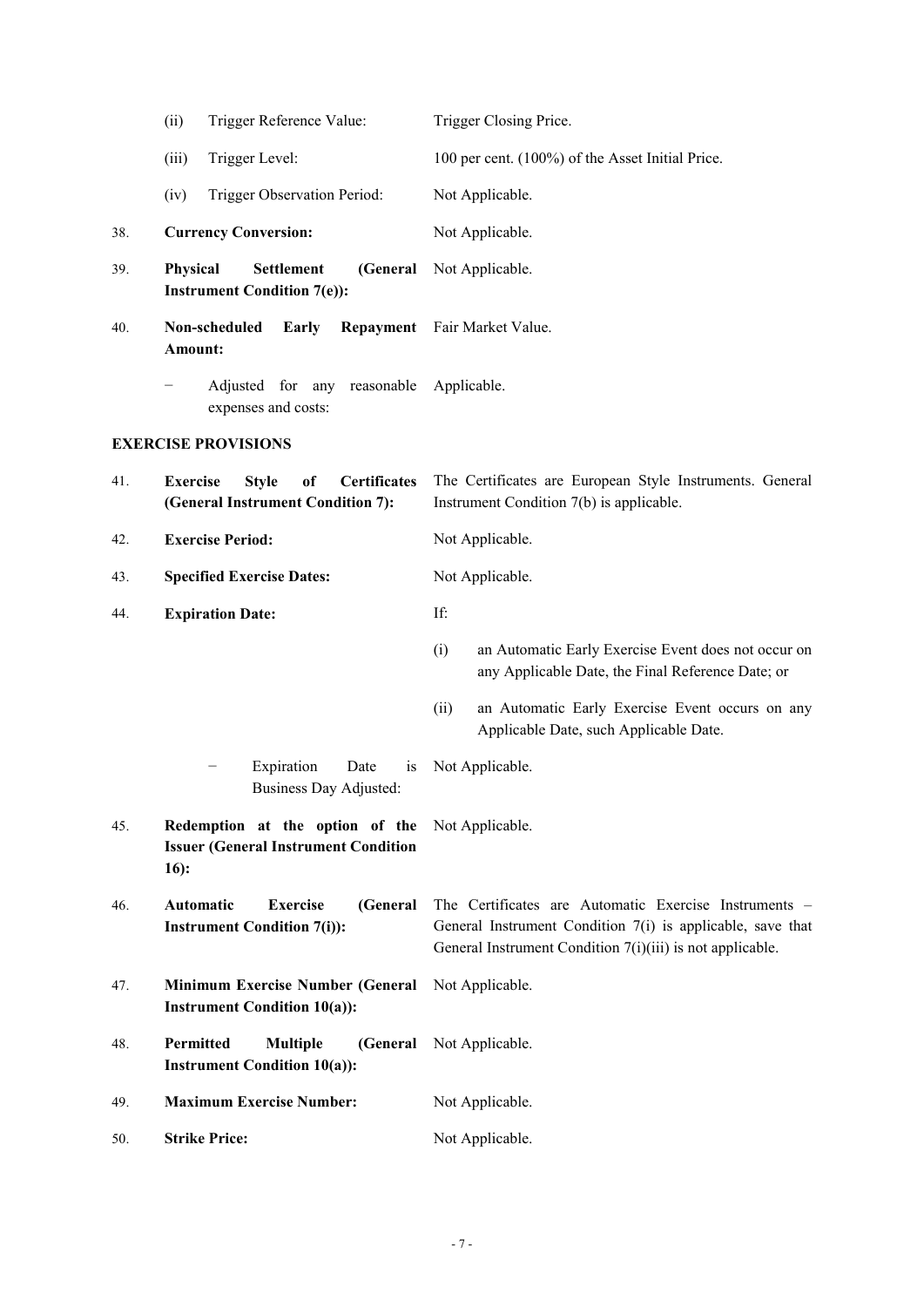## 51. **Closing Value:** Not Applicable.

## **SHARE LINKED INSTRUMENT / INDEX LINKED INSTRUMENT / COMMODITY LINKED INSTRUMENT / FX LINKED INSTRUMENT / INFLATION LINKED INSTRUMENT / MULTI-ASSET BASKET LINKED INSTRUMENT**

| 52. | <b>Type of Certificates:</b> |                                                                                                                                                                              | The Certificates are Share Linked Instruments – the Share<br>Linked Conditions are applicable.                         |  |
|-----|------------------------------|------------------------------------------------------------------------------------------------------------------------------------------------------------------------------|------------------------------------------------------------------------------------------------------------------------|--|
| 53. |                              | <b>Share Linked Instruments:</b>                                                                                                                                             | Applicable.                                                                                                            |  |
|     | (i)                          | Single Share or Share Basket or<br>Multi-Asset Basket:                                                                                                                       | Single Share.                                                                                                          |  |
|     | (ii)                         | Name of Share(s):                                                                                                                                                            | The ordinary shares of ENI S.p.A. (Bloomberg: ENI IM<br>Equity; Reuters: ENI.MI; ISIN: IT0003132476) (the<br>"Share"). |  |
|     | (iii)                        | $Exchange(s)$ :                                                                                                                                                              | Borsa Italiana S.p.A.                                                                                                  |  |
|     | (iv)                         | Related Exchange(s):                                                                                                                                                         | All Exchanges.                                                                                                         |  |
|     | (v)                          | Options Exchange:                                                                                                                                                            | Related Exchange.                                                                                                      |  |
|     | (vi)                         | Valuation Time:                                                                                                                                                              | Default Valuation Time.                                                                                                |  |
|     | (vii)                        | Share and Reference<br>Single<br>Dates<br>$\frac{1}{2}$<br>Consequences<br>of<br>Disrupted Days:                                                                             | Applicable in respect of each Reference Date – as specified<br>in Share Linked Condition 1.1.                          |  |
|     |                              | (a)<br>Maximum<br>Days<br>of<br>Disruption:                                                                                                                                  | As specified in Share Linked Condition 7.                                                                              |  |
|     |                              | No Adjustment:<br>(b)                                                                                                                                                        | Not Applicable.                                                                                                        |  |
|     | (viii)                       | Single Share and Averaging<br>Reference Dates - Consequences<br>of Disrupted Days:                                                                                           | Not Applicable.                                                                                                        |  |
|     | (ix)                         | Basket and Reference<br>Share<br>Basket<br>Valuation<br>Dates<br>$ \,$<br>(Individual Scheduled Trading<br>Day and Individual Disrupted<br>Day):                             | Not Applicable.                                                                                                        |  |
|     | (x)                          | Share Basket and Averaging<br>Reference<br>Dates<br><b>Basket</b><br>Valuation (Individual Scheduled<br>Trading Day and Individual<br>Disrupted Day):                        | Not Applicable.                                                                                                        |  |
|     | (xi)                         | Basket and Reference<br>Share<br>Valuation<br>Dates<br><b>Basket</b><br>$\overline{\phantom{0}}$<br>Scheduled<br>Trading<br>(Common<br>Day but Individual Disrupted<br>Day): | Not Applicable.                                                                                                        |  |
|     | (xii)                        | Share Basket and Averaging<br>Reference<br>Dates<br>$\equiv$<br><b>Basket</b><br>Valuation (Common Scheduled                                                                 | Not Applicable.                                                                                                        |  |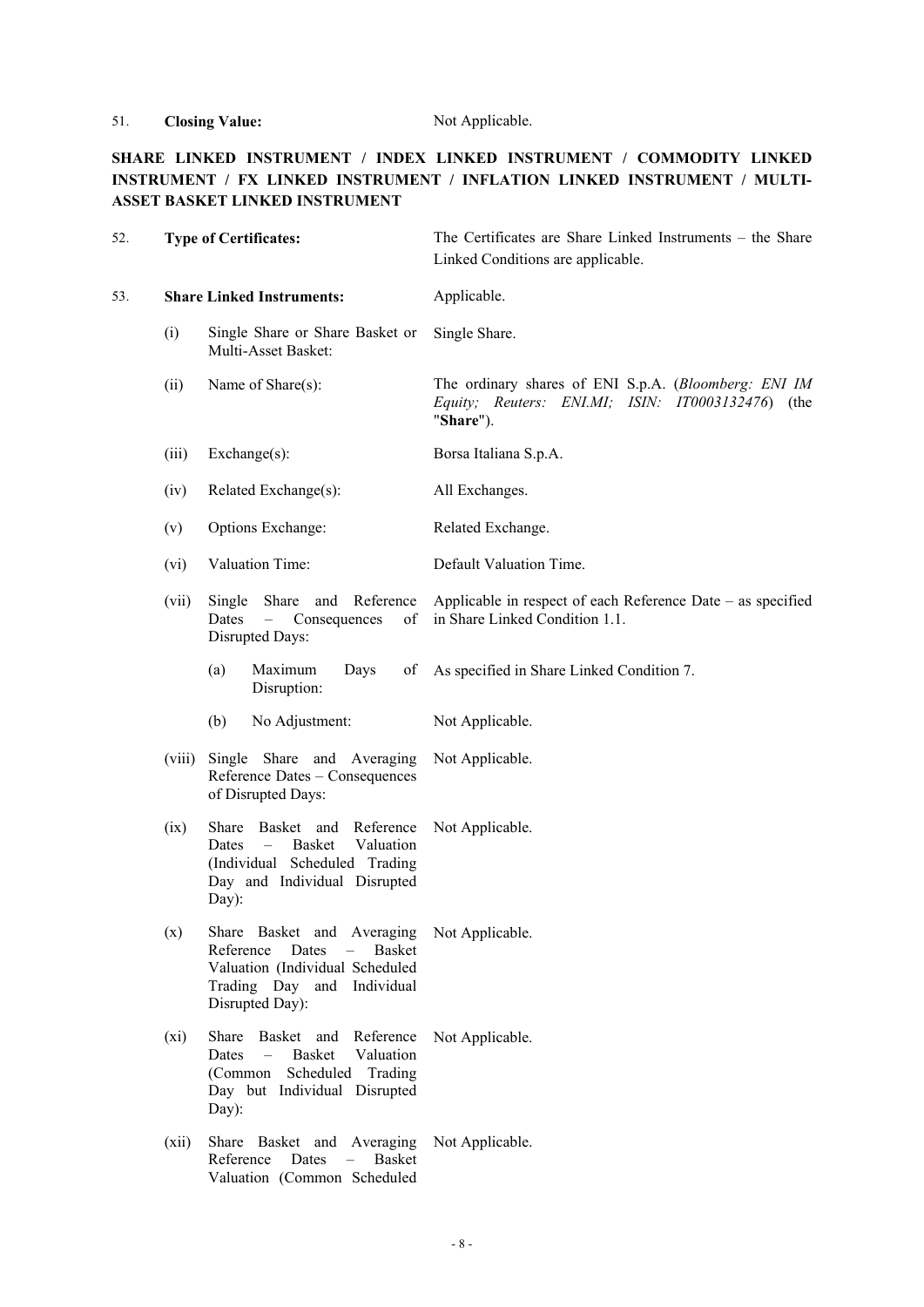Trading Day but Individual Disrupted Day): (xiii) Share Basket and Reference Dates – Basket Valuation (Common Scheduled Trading Day and Common Disrupted Day): Not Applicable. (xiv) Share Basket and Averaging Reference Dates – Basket Valuation (Common Scheduled Trading Day and Common Disrupted Day): Not Applicable. (xv) Fallback Valuation Date: Not Applicable. (xvi) Change in Law: Applicable. (xvii) Extraordinary Event – Share Substitution: Applicable. (xviii) Correction of Share Price: Applicable. (xix) Correction Cut-off Date: Default Correction Cut-off Date is applicable in respect of the Initial Valuation Date and each Reference Date. (xx) Depositary Receipts Provisions: Not Applicable. 54. **Index Linked Instruments:** Not Applicable. 55. **Commodity Linked Instruments (Single Commodity or Commodity Basket):** Not Applicable. 56. **Commodity Linked Instruments (Single Commodity Index or Commodity Index Basket):** Not Applicable. 57. **FX Linked Instruments:** Not Applicable. 58. **Inflation Linked Instruments:** Not Applicable. 59. **Multi-Asset Basket Linked Instruments:** Not Applicable. **GENERAL PROVISIONS APPLICABLE TO THE CERTIFICATES** 60. **FX Disruption Event/CNY FX**  Not Applicable. **Disruption Event/Currency Conversion Disruption Event (General Instrument Condition 14):** 61. **Rounding (General Instrument Condition 24):**

(i) Non-Default Rounding calculation values and Not Applicable.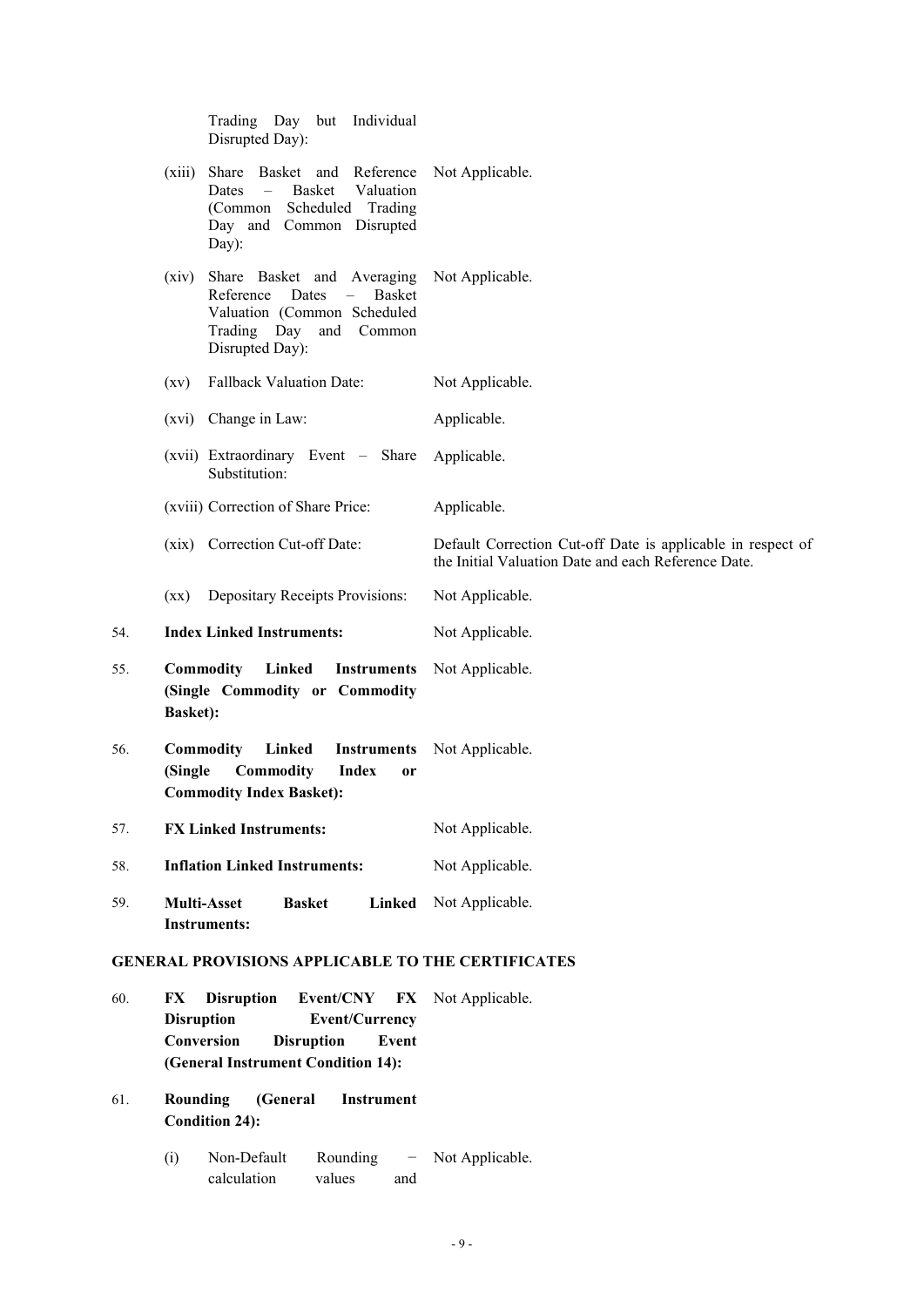percentages:

|     | (ii)                                                                         | Non-Default<br>Rounding<br>-<br>amounts due and payable:                                          | Not Applicable.                                                                                                                                                                                                                                                                                                                                                                                            |
|-----|------------------------------------------------------------------------------|---------------------------------------------------------------------------------------------------|------------------------------------------------------------------------------------------------------------------------------------------------------------------------------------------------------------------------------------------------------------------------------------------------------------------------------------------------------------------------------------------------------------|
|     | (iii)                                                                        | Other Rounding Convention:                                                                        | Not Applicable.                                                                                                                                                                                                                                                                                                                                                                                            |
| 62. |                                                                              | <b>Additional Business Centre(s):</b>                                                             | Not Applicable.                                                                                                                                                                                                                                                                                                                                                                                            |
|     |                                                                              | Non-Default Business Day:                                                                         | Not Applicable.                                                                                                                                                                                                                                                                                                                                                                                            |
| 63. |                                                                              | <b>Principal Financial Centre:</b>                                                                | Not Applicable.                                                                                                                                                                                                                                                                                                                                                                                            |
|     |                                                                              | Non-Default Principal Financial<br>Centre:                                                        | Not Applicable.                                                                                                                                                                                                                                                                                                                                                                                            |
| 64. |                                                                              | <b>Form of Certificates:</b>                                                                      | Euroclear/Clearstream Instruments.                                                                                                                                                                                                                                                                                                                                                                         |
| 65. | <b>Minimum Trading Number (General</b><br><b>Instrument Condition 5(b)):</b> |                                                                                                   | One Certificate.                                                                                                                                                                                                                                                                                                                                                                                           |
| 66. |                                                                              | <b>Permitted Trading Multiple (General</b><br><b>Instrument Condition 5(b)):</b>                  | One Certificate.                                                                                                                                                                                                                                                                                                                                                                                           |
| 67. | Calculation<br>Agent<br>(General<br><b>Instrument Condition 19):</b>         |                                                                                                   | Goldman Sachs International.                                                                                                                                                                                                                                                                                                                                                                               |
|     | <b>DISTRIBUTION</b>                                                          |                                                                                                   |                                                                                                                                                                                                                                                                                                                                                                                                            |
| 68. |                                                                              | <b>Method of distribution:</b>                                                                    | Non-syndicated.                                                                                                                                                                                                                                                                                                                                                                                            |
|     | (i)                                                                          | If<br>syndicated,<br>and<br>names<br>addresses<br>of Managers<br>and<br>underwriting commitments: | Not Applicable.                                                                                                                                                                                                                                                                                                                                                                                            |
|     | (ii)                                                                         | Date of Subscription Agreement:                                                                   | Not Applicable.                                                                                                                                                                                                                                                                                                                                                                                            |
|     | (iii)                                                                        | If non-syndicated,<br>and<br>name<br>address of Dealer:                                           | Goldman Sachs International, Peterborough Court, 133 Fleet<br>Street, London EC4A 2BB, England.                                                                                                                                                                                                                                                                                                            |
| 69. |                                                                              | Non-exempt Offer:                                                                                 | An offer of the Certificates may be made by the placers<br>other than pursuant to Article $3(2)$ of the Prospectus<br>Directive in the Italian Republic (the "Public Offer<br>Jurisdiction") during the period commencing on (and<br>including) May 29, 2017 and ending on (and including) June<br>27, 2017 ("Offer Period"). See further paragraph entitled<br>"Terms and Conditions of the Offer" below. |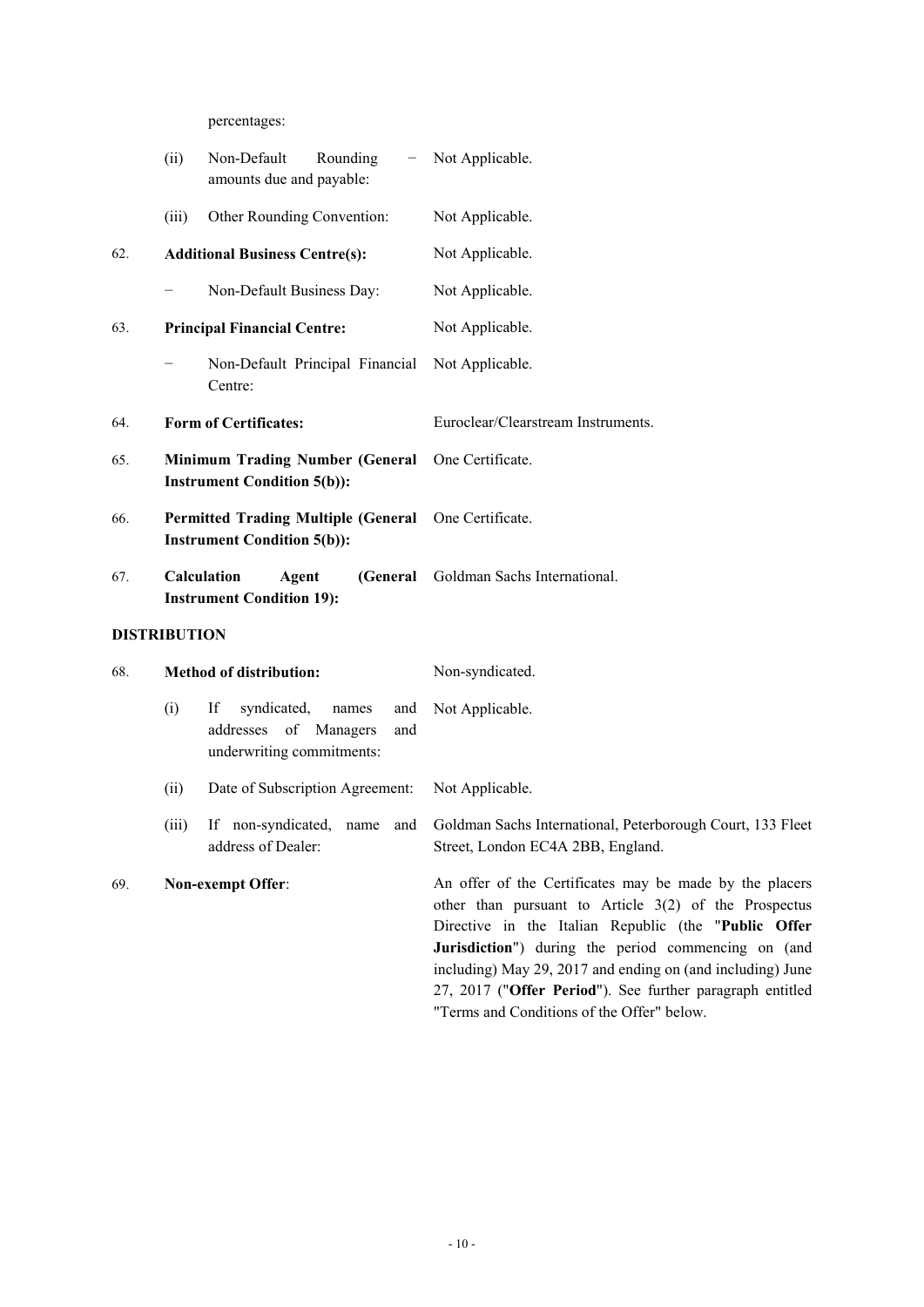Signed on behalf of Goldman Sachs International:

By: .................................................

Duly authorised

56167187(Ver4)/Ashurst(AKIM)/EK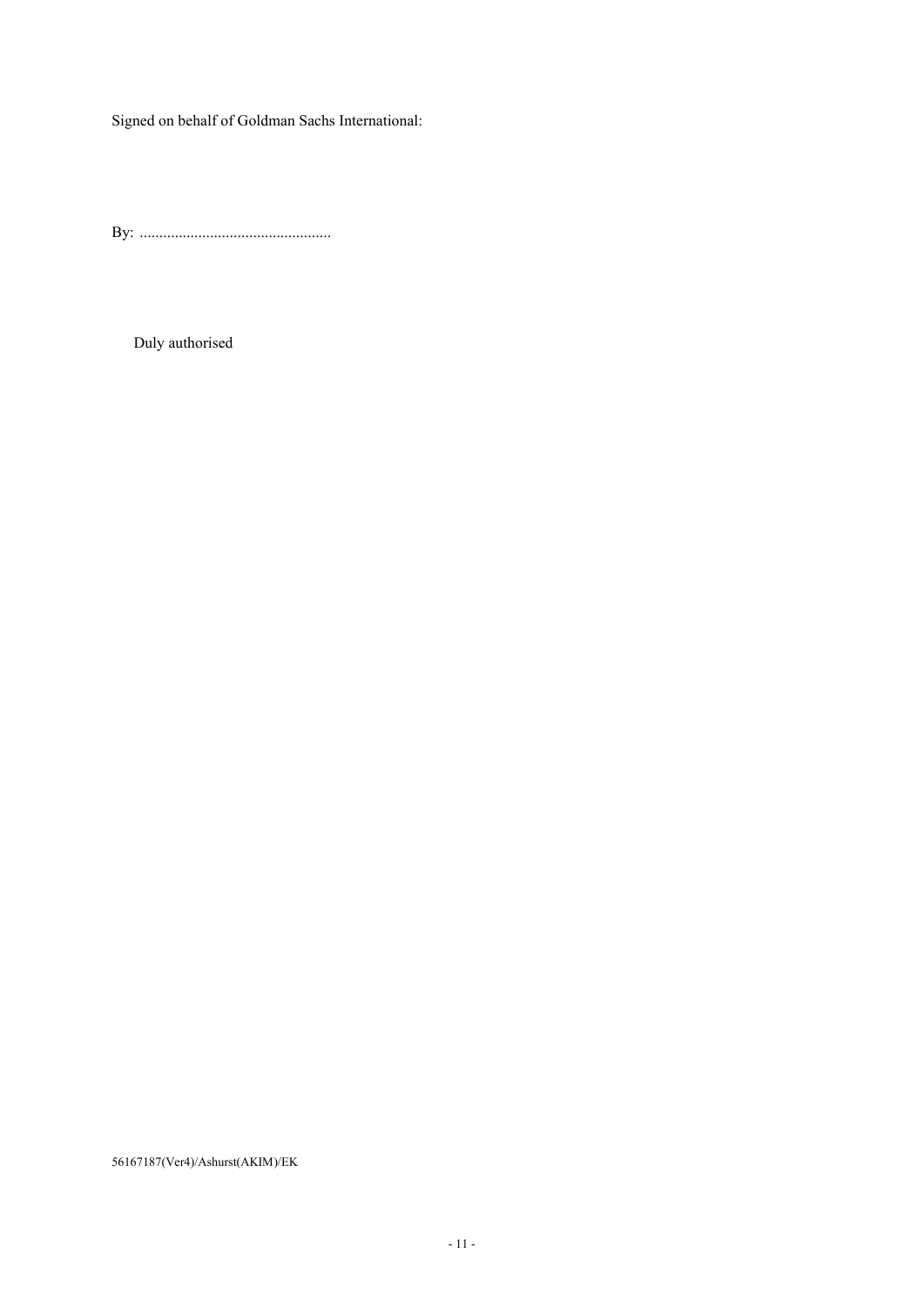1. **LISTING AND ADMISSION TO TRADING** Application will be made by the Issuer (or on its behalf) for the admission to trading of the Certificates on the Euro TLX market, a multilateral trading facility organised and managed by Euro TLX SIM S.p.A. The admission to trading of the Certificates is expected to be by the Issue Date. The effectiveness of the offer of the Certificates is conditional upon such admission to trading occurring by the Issue Date. In the event that admission to trading of the Certificates does not take place by the Issue Date for whatever reason, the Issuer will withdraw the offer, the offer will be deemed to be null and void and the Certificates will not be issued. The Issuer has no duty to maintain the trading (if any) of the Certificates on the relevant stock exchange(s) over their entire lifetime. The Certificates may be suspended

2. **LIQUIDITY ENHANCEMENT AGREEMENTS** Not Applicable.

3. **RATINGS** Not Applicable.

#### 4. **INTERESTS OF NATURAL AND LEGAL PERSONS INVOLVED IN THE OFFER**

A selling commission per Certificate of up to 4.00 per cent. (4.00%) of the Calculation Amount has been paid to each placer in respect of this offer.

stock exchange(s).

from trading and/or de-listed at any time in accordance with applicable rules and regulations of the relevant

Save as stated above and as discussed in the risk factor, "Risks associated with conflicts of interest between Goldman Sachs and purchasers of Securities", so far as the Issuer is aware, no person involved in the offer of the Certificates has an interest material to the offer.

#### 5. **REASONS FOR THE OFFER, ESTIMATED NET PROCEEDS AND TOTAL EXPENSES**

| (i)   | Reasons for the offer:    | Not Applicable. |
|-------|---------------------------|-----------------|
| (i)   | Estimated net proceeds:   | Not Applicable. |
| (iii) | Estimated total expenses: | Not Applicable. |

#### 6. **PERFORMANCE AND VOLATILITY OF THE UNDERLYING ASSET**

Details of the past and further performance and volatility of the Asset may be obtained from Bloomberg and Reuters. However, past performance is not indicative of future performance.

See the section entitled "*Examples*" below for examples of the potential return on the Securities in various hypothetical scenarios.

### 7. **OPERATIONAL INFORMATION**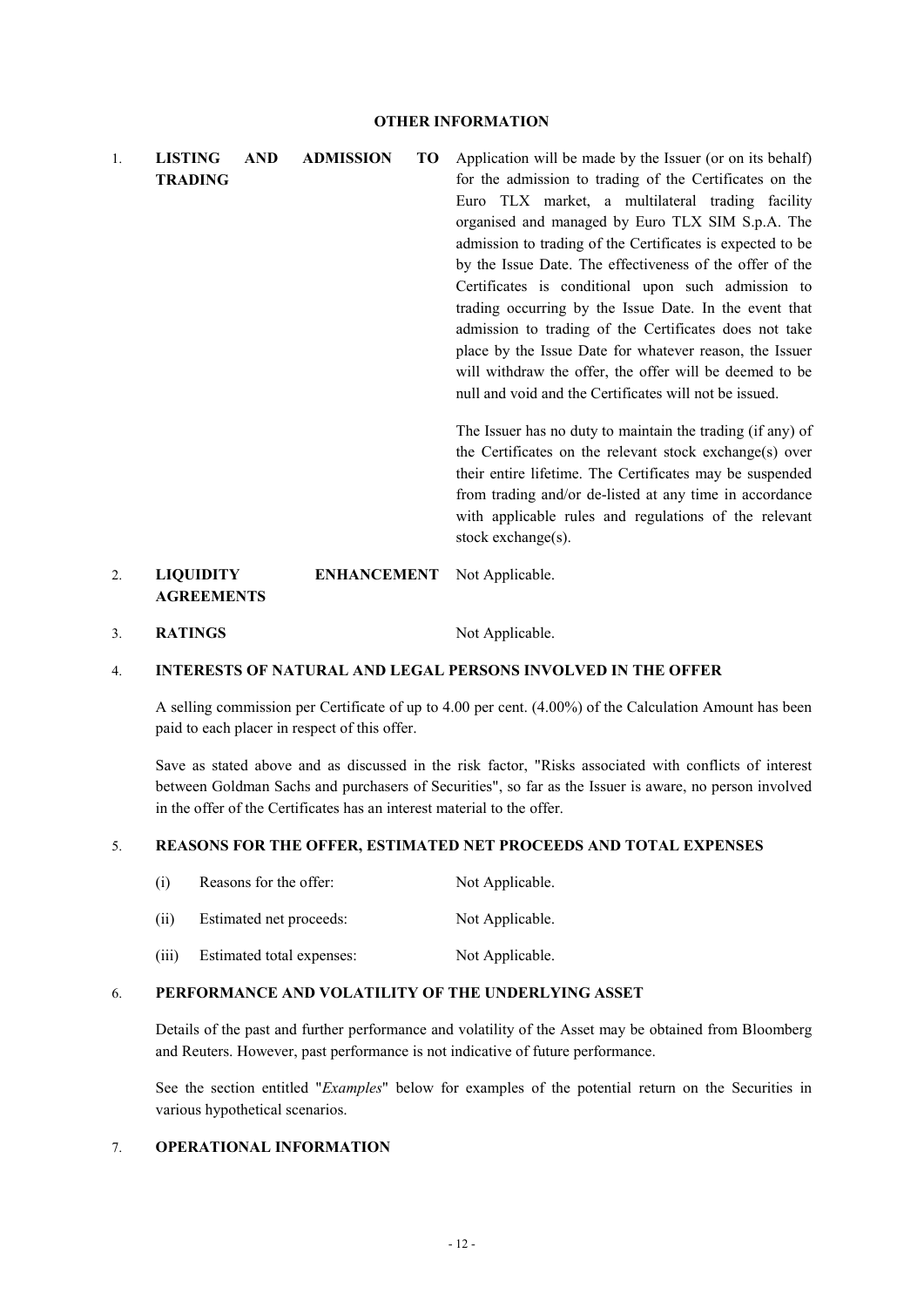| Any Clearing System(s) other than Euroclear Not Applicable.<br>Bank S.A./N.V. and Clearstream Banking,<br>anonyme and the<br>société<br>relevant<br>identification number(s): |                                        |
|-------------------------------------------------------------------------------------------------------------------------------------------------------------------------------|----------------------------------------|
| Delivery:                                                                                                                                                                     | Delivery against payment.              |
| Names and addresses of additional Paying Not Applicable.<br>Agent(s) $(if any):$                                                                                              |                                        |
| for<br>Operational<br>contact(s)<br>Programme Agent:                                                                                                                          | Principal eq-sd-operations $@$ gs.com. |

#### 8. **TERMS AND CONDITIONS OF THE OFFER**

Offer Period: An offer of the Certificates may be made by the placers other than pursuant to Article 3(2) of the Prospectus Directive in the Public Offer Jurisdiction during the period commencing on (and including) May 29, 2017 and ending on (and including) June 27, 2017.

> The Offer Period for the Certificates placed in Italy outside the premises of the distributors ("door-to-door"), pursuant to Article 30 of Legislative Decree No. 58 of February 24, 1998, as amended (the "**Financial Services Act**") shall be from and including May 29, 2017 to and including June 20, 2017.

> Pursuant to Article 30, paragraph 6, of the Financial Services Act, the effects of the subscriptions made "door-to-door" are suspended for a period of seven days from the date of the subscription. During such period, investors have the right to withdraw from the subscription without any charge or fee, by means of notification to the relevant placer.

> In the event that the Certificates are placed in Italy via distance communication techniques, including subscriptions made through a website, the Offer Period shall be from and including May 29, 2017 to and including June 13, 2017.

> Pursuant to Article 67-*duodecies* of Legislative Decree No. 206 of September 6, 2005, subscriptions made via distance communication techniques are suspended for a period of fourteen days from the date of acceptance of the subscription by the relevant placers. During such period, investors have the right to withdraw from the subscription without any charge or fee and without having to indicate any reasons thereof, by means of notification pursuant to the modalities set forth on the relevant website where the subscription was made.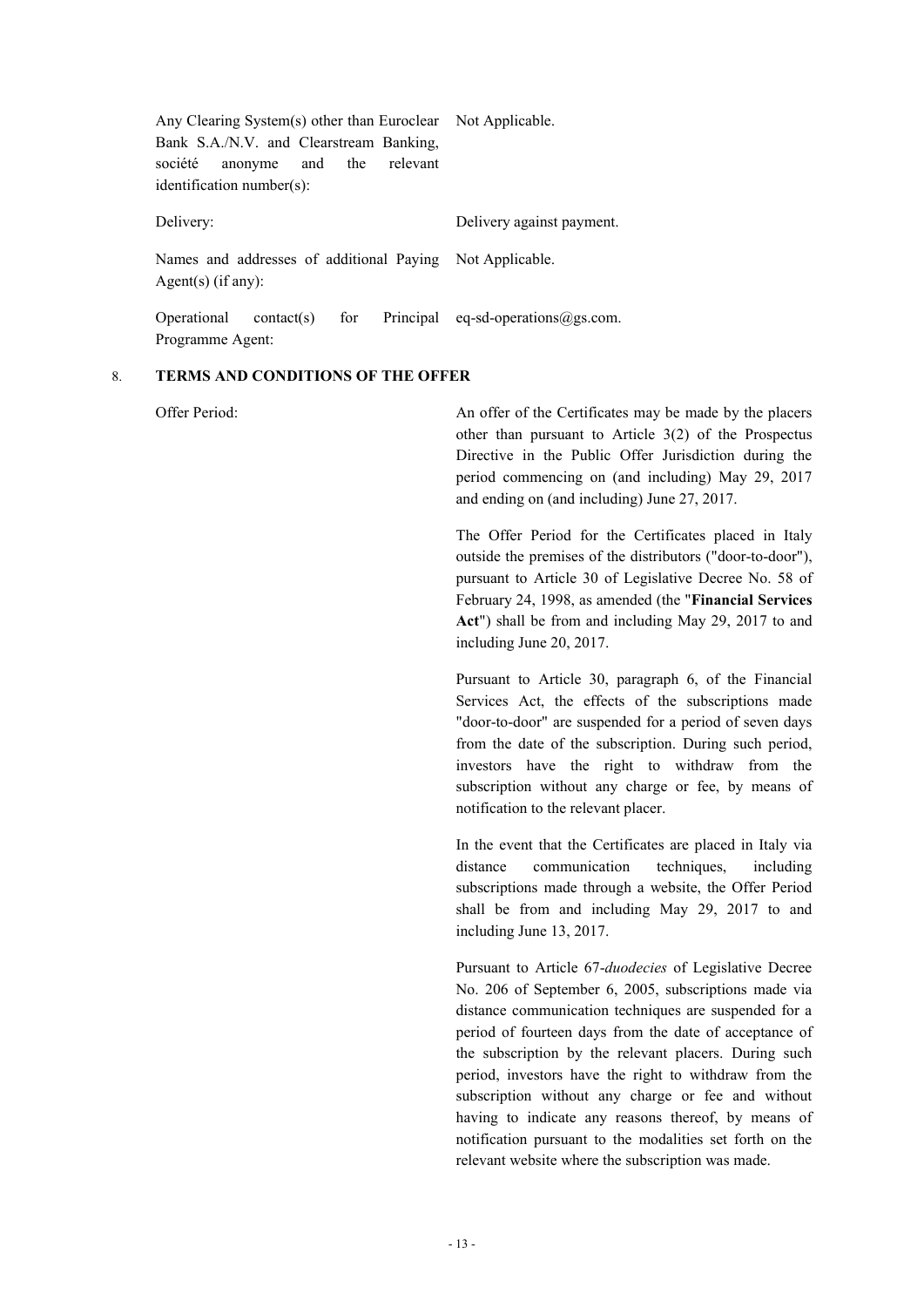Offer Price: Issue Price

Conditions to which the offer is subject: The offer of the Certificates for sale to the public in the Public Offer Jurisdiction is subject to the relevant regulatory approvals having been granted, and the Certificates being issued.

> The Offer Period is subject to adjustment by or on behalf of the Issuer in accordance with the applicable regulations and any adjustments to such period will be set out in one or more notices to be made available during normal business hours at the registered office of the relevant placer and on *www.goldman-sachs.it, www.db.com/italia/it/content/emissioni\_di\_terzi.html* and *www.finanzaefuturo.it/content/prospetti\_oicr.html*.

> The offer of the Certificates may be withdrawn in whole or in part at any time before the Issue Date at the discretion of the Issuer and any such withdrawal will be set out in one or more notices to be made available during normal business hours at the registered office of the relevant placer and on *www.goldman-sachs.it*.

> The effectiveness of the offer of the Certificates is conditional upon the admission to trading of the Certificates on the Euro TLX market, a multilateral trading facility organised and managed by Euro TLX SIM S.p.A., occurring by the Issue Date. In the event that admission to trading of the Certificates does not take place by the Issue Date for whatever reason, the Issuer will withdraw the offer, the offer will be deemed to be null and void and the Certificates will not be issued.

Description of the application process: The subscription forms will be collected by the placers directly from end investors or via brokers (*consulenti finanziari abilitati all'offerta fuori sede*) who are allowed to collect forms on behalf of the placers or via distance communication techniques. There is no preferential subscription right for this offer. Description of possibility to reduce subscriptions and manner for refunding excess amount paid by applicants: Not Applicable. Details of the minimum and/or maximum amount of application: The minimum amount of application per investor will be one Certificate.

> The maximum amount of application will be subject only to availability at the time of application.

Details of the method and time limits for paying up and delivering the Certificates: Each subscriber shall pay the Issue Price to the relevant placer who shall pay the Issue Price reduced by the selling commission of up to 4.00 per cent. (4.00%) of the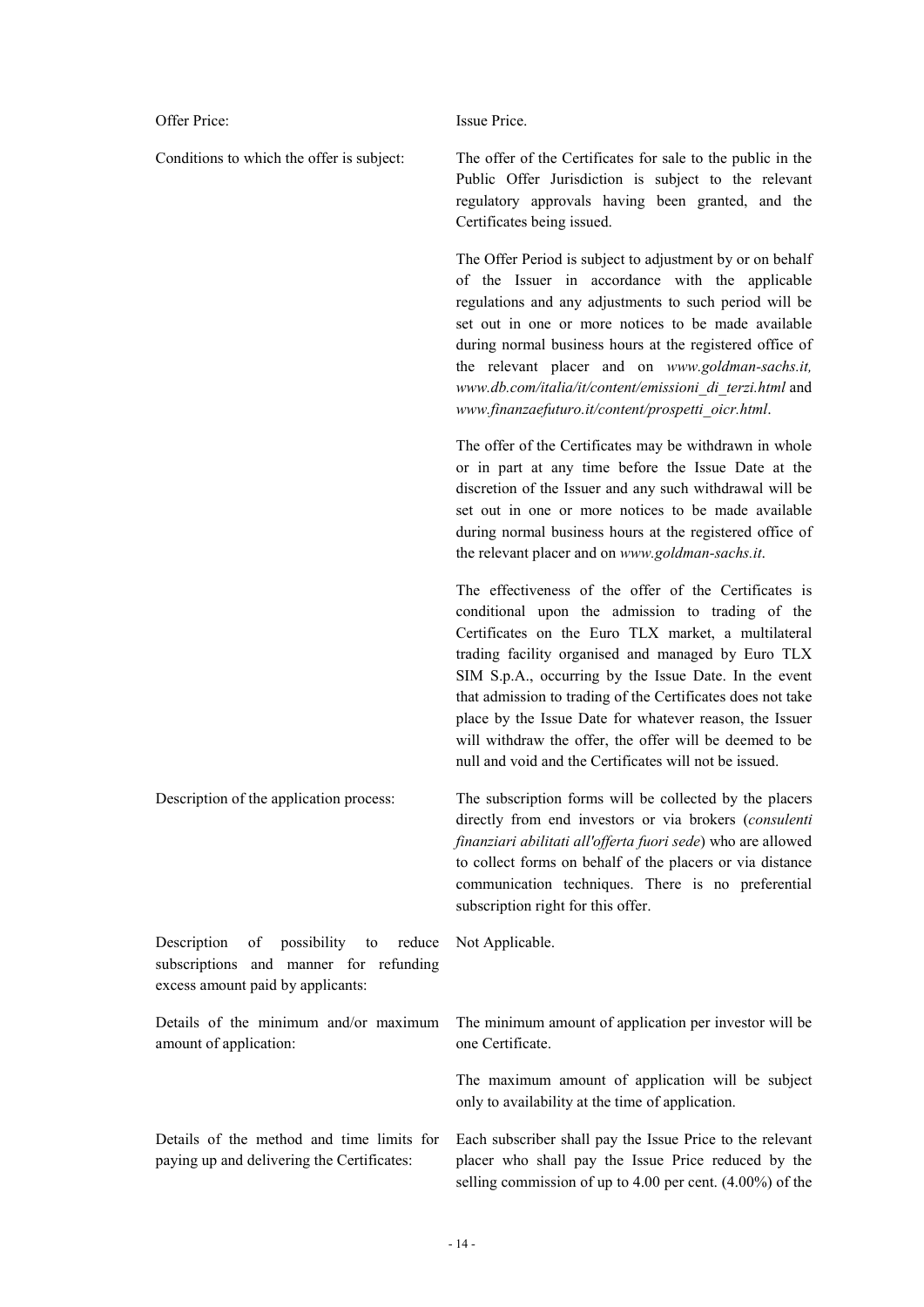Calculation Amount to the Issuer.

The delivery of the subscribed Securities will be done after the Offer Period on the Issue Date.

Manner in and date on which results of the offer are to be made public:

Procedure for exercise of any right of preemption, negotiability of subscription rights and treatment of subscription rights not exercised:

Categories of potential investors and whether tranche(s) have been reserved for certain countries:

Process for notification to applicants of the amount allotted and the indication whether dealing may begin before notification is made:

Amount of any expenses and taxes specifically charged to the subscriber or purchaser:

The results of the offering will be available on the website of the Issuer *www.goldman-sachs.it* and on the websites of the relevant placers *www.db.com/italia/it/content/emissioni\_di\_terzi.html* and *www.finanzaefuturo.it/content/prospetti\_oicr.html* at or around the end of the Offer Period.

Not Applicable.

The Certificates will be offered to the public in the Public Offer Jurisdiction.

Offers may only be made by offerors authorised to do so in the Public Offer Jurisdiction. Neither the Issuer nor the Dealer has taken or will take any action specifically in relation to the Certificates referred to herein to permit a public offering of such Certificates in any jurisdiction other than the Public Offer Jurisdiction.

In other EEA countries, offers will only be made pursuant to an exemption from the obligation under the Prospectus Directive as implemented in such countries to publish a prospectus.

Notwithstanding anything else in the Base Prospectus, the Issuer will not accept responsibility for the information given in the Base Prospectus or these Final Terms in relation to offers of Certificates made by an offeror not authorised by the Issuer to make such offers.

Allocation of Securities is simultaneous with the acceptance of the offer by each individual investor and subject to (i) the availability of funds in his or her account for the total amount invested and (ii) the total amount for which acceptances have been received not exceeding the maximum Aggregate Number of Certificates in the Series.

There are no expenses specifically charged to the subscriber or purchaser other than that specified in the following paragraph.

A selling commission per Certificate of up to 4.00 per cent. (4.00%) of the Calculation Amount has been paid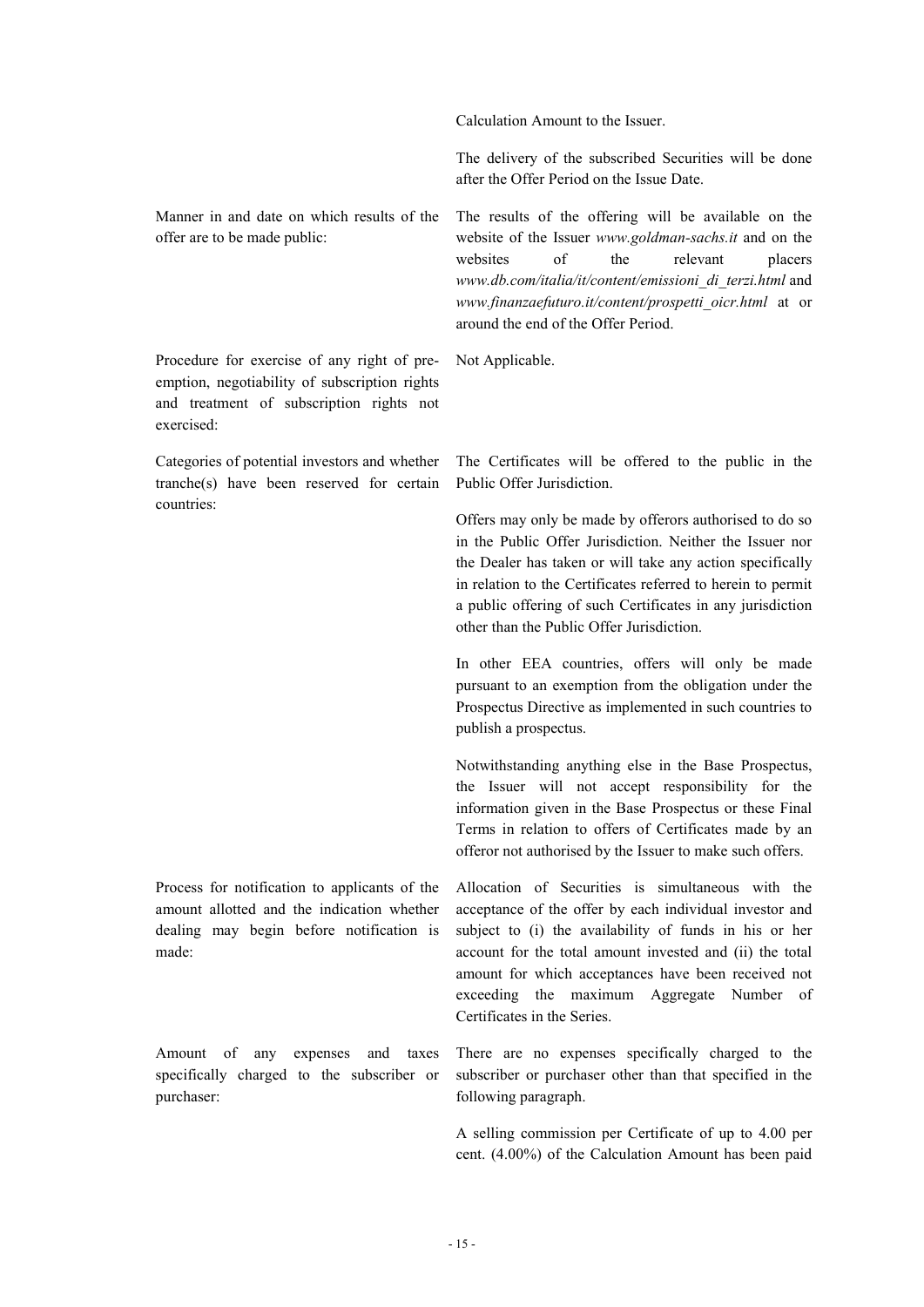by the Issuer.

**Jurisdiction** 

Please refer to "Italian Tax Considerations" in the section entitled "Taxation" in the Base Prospectus.

Deutsche Bank S.p.A.: Piazza del Calendario, 3 - 20126 Milan, Italy, Finanza & Futuro Banca S.p.A.: Piazza del Calendario, 1 – 20126, Milan, Italy, and such other placers as may be notified to potential investors from time to time by publication on the Issuer's website (*www.goldman-sachs.it*) in accordance with the applicable laws and regulations of the Public Offer

Name(s) and address(es), to the extent known to the Issuer, of the placers in the various countries where the offer takes place:

## **Consent to use the Base Prospectus**

Identity of financial intermediary(ies) that are allowed to use the Base Prospectus:

Offer period during which subsequent resale or final placement of Instruments by financial intermediaries can be made:

Deutsche Bank S.p.A.: Piazza del Calendario, 3 - 20126 Milan, Italy, Finanza & Futuro Banca S.p.A.: Piazza del Calendario,  $1 - 20126$ , Milan, Italy, and such other placers as may be notified to potential investors from time to time by publication on the Issuer's website (*www.goldman-sachs.it*) in accordance with the applicable laws and regulations of the Public Offer Jurisdiction.

The Offer Period.

Conditions attached to the consent: The Issuer consents to the use of the Base Prospectus in connection with the making of an offer of the Securities to the public requiring the prior publication of a prospectus under the Prospectus Directive (a "**Nonexempt Offer**") by the financial intermediary/ies (each, an "**Authorised Offeror**") in the Public Offer Jurisdiction.

> Each Authorised Offeror (i) has the Issuer's consent to use the Base Prospectus in respect of offers of the Securities made in the Public Offer Jurisdiction provided that it complies with all applicable laws and regulations, and (ii) has the Issuer's consent to use the Base Prospectus in respect of private placements of the Securities that do not subject the Issuer or any affiliate of the Issuer to any additional obligation to make any filing, registration, reporting or similar requirement with any financial regulator or other governmental or quasigovernmental authority or body or securities exchange, or subject any officer, director or employee of the Issuer or any affiliate of the Issuer to personal liability, where such private placements are conducted in compliance with the applicable laws of the relevant jurisdictions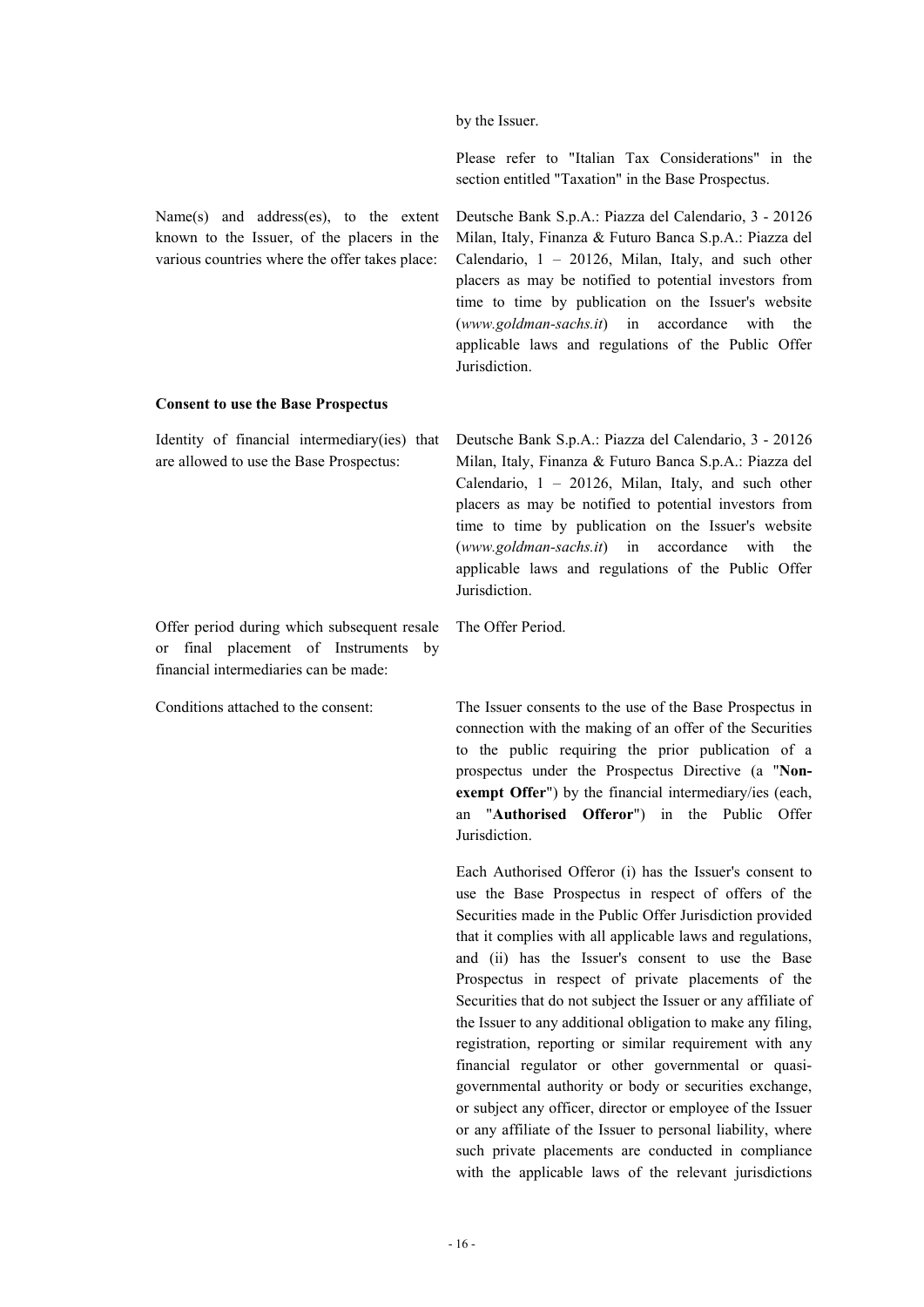#### 9. **UNITED STATES TAX CONSIDERATIONS**

#### **Section 871(m) Withholding Tax**

The U.S. Treasury Department has issued regulations under which amounts paid or deemed paid on certain financial instruments that are treated as attributable to U.S.-source dividends could be treated, in whole or in part depending on the circumstances, as a "dividend equivalent" payment that is subject to tax at a rate of 30 per cent. (or a lower rate under an applicable treaty). We have determined that, as of the issue date of the Certificates, the Certificates will not be subject to withholding under these rules. In certain limited circumstances, however, it is possible for United States alien holders to be liable for tax under these rules with respect to a combination of transactions treated as having been entered into in connection with each other even when no withholding is required. United States alien holders should consult their tax advisor concerning these regulations, subsequent official guidance and regarding any other possible alternative characterisations of their Certificates for United States federal income tax purposes. See "*United States Tax Considerations – Dividend Equivalent Payments*" in the Base Prospectus for a more comprehensive discussion of the application of Section 871(m) to the Certificates.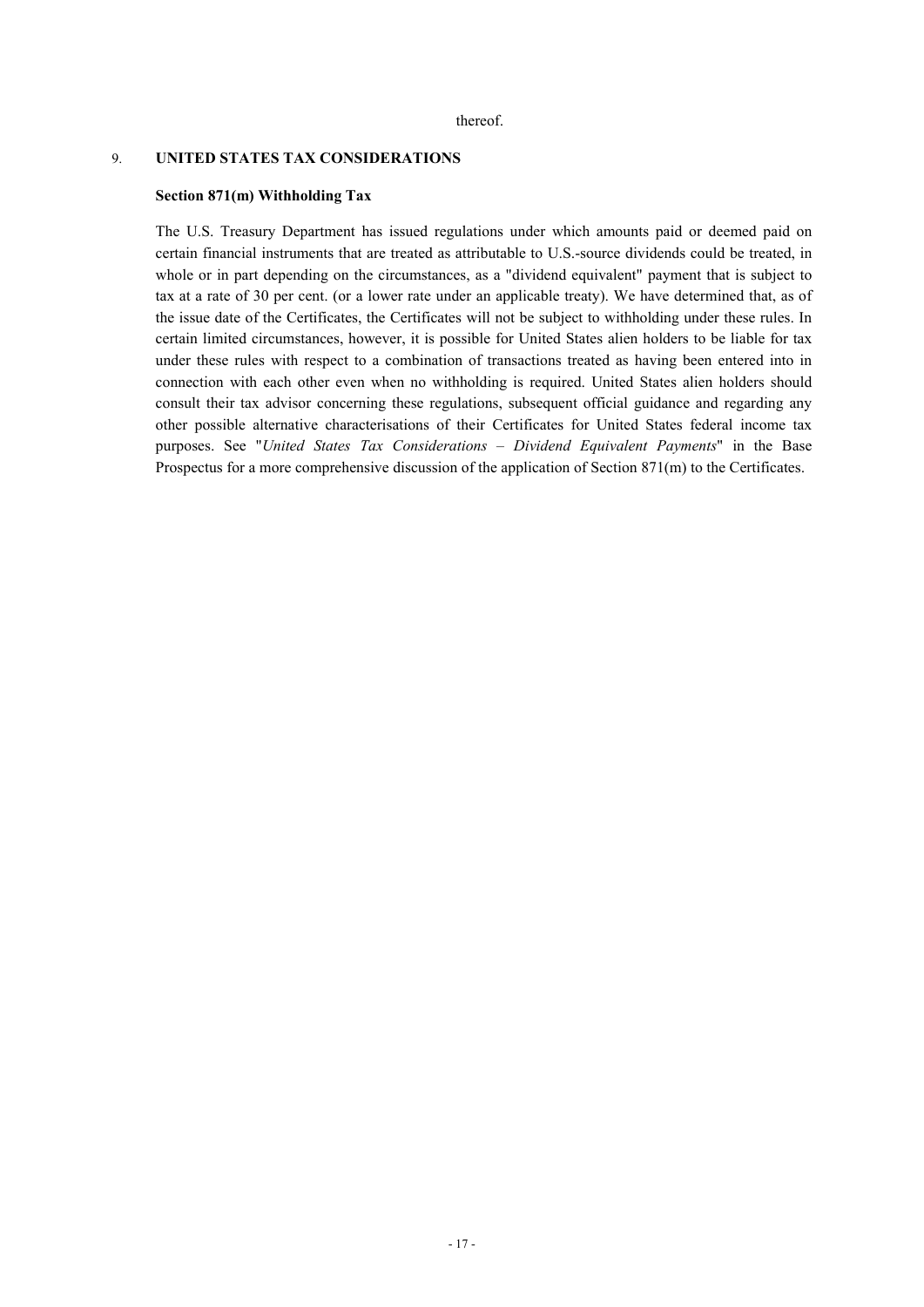## **EXAMPLES**

### **THE EXAMPLES PRESENTED BELOW ARE FOR ILLUSTRATIVE PURPOSES ONLY.**

For the purposes of each Example:

- (i) the Issue Price is EUR 100 per Certificate and the Calculation Amount is EUR 100; and
- (ii) in respect of the Asset, the Autocall Level is 100 per cent. (100%) of the Asset Initial Price, the Barrier Level is 70 per cent. (70%) of the Asset Initial Price, and the Trigger Level is 100 per cent. (100%) of the Asset Initial Price.

### **AUTOMATIC EARLY EXERCISE**

## Example 1 – Automatic Early Exercise: The Reference Price in respect of the Asset for the first Valuation *Date is greater than or equal to the Autocall Level.*

In this Example, the Certificates will be exercised on such Valuation Date, and the Automatic Early Exercise Amount payable per Certificate on the Automatic Early Exercise Date immediately following such Valuation Date will be an amount equal to the Autocall Event Amount for the first Valuation Date, i.e., EUR 105.60.

**Example 2 – no Automatic Early Exercise:** *The Reference Price in respect of the Asset for the first Valuation Date is less than the Autocall Level.*

In this Example, the Certificates will not be exercised on the first Valuation Date.

## **Example 3 – Automatic Early Exercise:** *The Reference Price in respect of the Asset for the second Valuation Date is greater than or equal to the Autocall Level.*

In this Example, the Certificates will be exercised on such Valuation Date, and the Automatic Early Exercise Amount payable per Certificate on the Automatic Early Exercise Date immediately following such Valuation Date will be an amount equal to the Autocall Event Amount for the second Valuation Date, i.e., EUR 111.20.

## Example 4 – no Automatic Early Exercise: The Reference Price in respect of the Asset for the second *Valuation Date is less than the Autocall Level.*

In this Example, the Certificates will not be exercised on the second Valuation Date.

### **SETTLEMENT AMOUNT**

## **Example 5 – positive scenario:** *The Certificates have not been exercised on an Automatic Early Exercise* Date, and the Final Closing Price in respect of the Asset is 100 per cent. (100%) or more of the Asset Initial *Price.*

In this Example, the Certificates will be exercised on the final Valuation Date and the Settlement Amount payable in respect of each Certificate on the Maturity Date will be 156.00 per cent. (156.00%) of the Calculation Amount, i.e., EUR 156.00.

**Example 6 – neutral scenario:** *The Certificates have not been exercised on a Valuation Date preceding the*  final Valuation Date, and the Final Closing Price in respect of the Asset is 70 per cent. (70%) or more of its *Asset Initial Price but less than 100 per cent. (100%) of its Asset Initial Price.*

In this Example, the Certificates will be exercised on the final Valuation Date and the Settlement Amount payable in respect of each Certificate on the Maturity Date will be 100.00 per cent. (100.00%) of the Calculation Amount, i.e., EUR 100.00.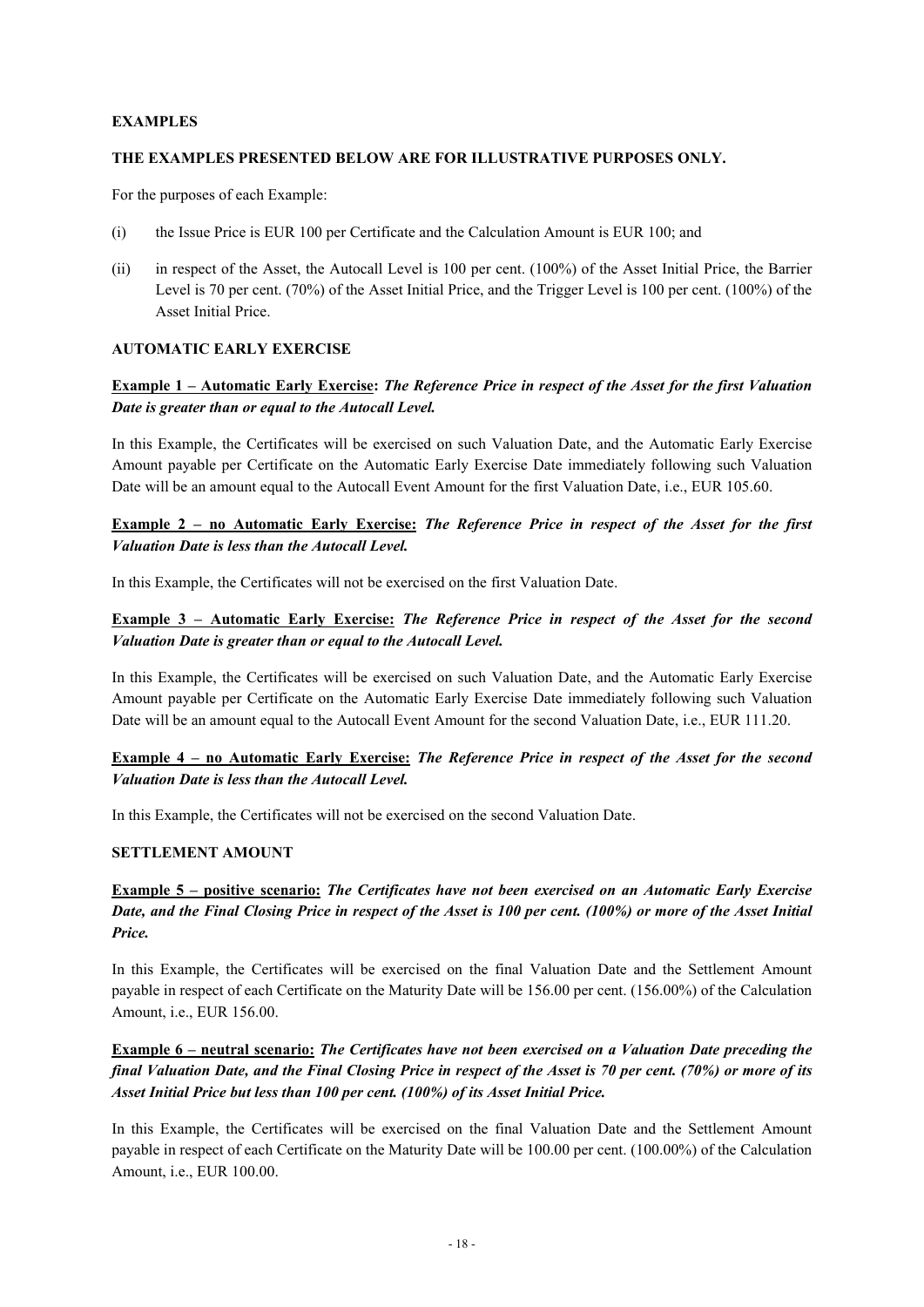## **Example 7 – negative scenario:** *The Certificates have not been exercised on a Valuation Date preceding the*  final Valuation Date, and the Final Closing Price in respect of the Asset is 69 per cent. (69%) of its Asset *Initial Price.*

In this Example, the Certificates will be exercised on the final Valuation Date and the Settlement Amount payable in respect of each Certificate on the Maturity Date will be 69.00 per cent. (69.00%) of the Calculation Amount, i.e., EUR 69.00. **In this Example, an investor who purchased the Certificates at the Issue Price will sustain a substantial loss of the amount invested in the Certificates.**

## **Example 8 – negative scenario:** *The Certificates have not been exercised on an Automatic Early Exercise* Date, and the Final Closing Price in respect of the Asset is zero per cent. (0%) of its Asset Initial Price.

In this Example, the Certificates will be exercised on the final Valuation Date and the Settlement Amount payable in respect of each Certificate on the Maturity Date will be zero per cent. (0.00%) of the Calculation Amount, i.e., zero. **In this Example, an investor will sustain a total loss of the amount invested in the Certificates.**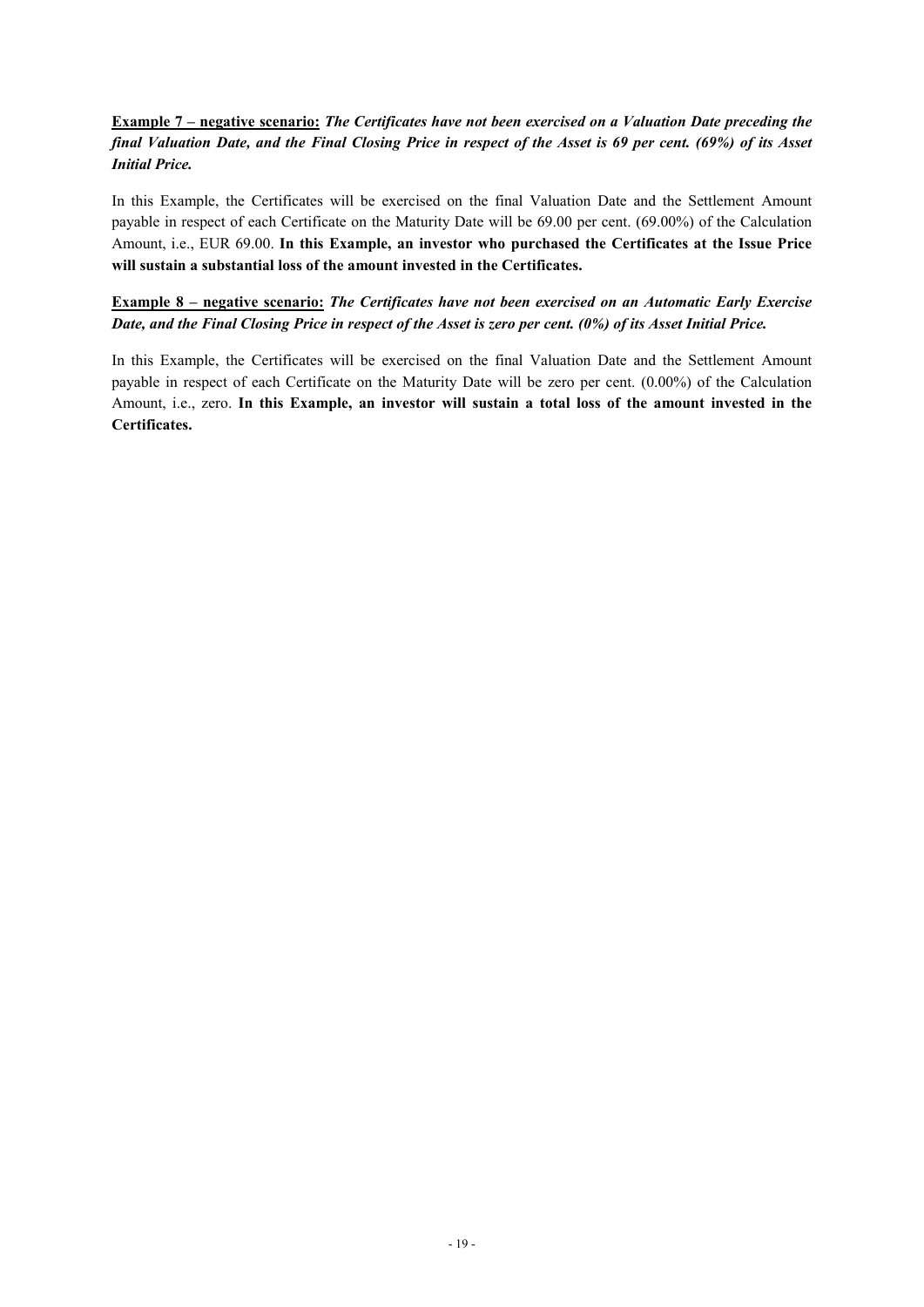### **ISSUE-SPECIFIC SUMMARY OF THE SECURITIES**

- *• Summaries are made up of disclosure requirements known as "Elements". These elements are numbered in Sections*  $A - E(A \cdot I - E \cdot 7)$ .
- This summary contains all the Elements required to be included in a summary for this type of security *and Issuer. Because some Elements are not required to be addressed, there may be gaps in the numbering sequence of the Elements.*
- Even though an Element may be required to be inserted in the summary because of the type of security and Issuer, it is possible that no relevant information can be given regarding the Element. In this case a *short description of the Element is included in the summary with the mention of "not applicable".*

|     |                              | <b>SECTION A - INTRODUCTION AND WARNINGS</b>                                                                                                                                                                                                                                                                                                                                                                                                                                                                                                                                                                                                                                                                                                                                                                                                                                                                                                                                |  |
|-----|------------------------------|-----------------------------------------------------------------------------------------------------------------------------------------------------------------------------------------------------------------------------------------------------------------------------------------------------------------------------------------------------------------------------------------------------------------------------------------------------------------------------------------------------------------------------------------------------------------------------------------------------------------------------------------------------------------------------------------------------------------------------------------------------------------------------------------------------------------------------------------------------------------------------------------------------------------------------------------------------------------------------|--|
| A.1 | Introduction<br>and warnings | This summary should be read as an introduction to the Base Prospectus. Any<br>decision to invest in the Securities should be based on consideration of the Base<br>Prospectus as a whole by the investor. Where a claim relating to the information<br>contained in the Base Prospectus is brought before a court, the plaintiff investor<br>might, under the national legislation of the Member States, have to bear the costs<br>of translating the Base Prospectus before the legal proceedings are initiated.<br>Civil liability attaches only to those persons who have tabled the summary<br>including any translation thereof, but only if the summary is misleading,<br>inaccurate or inconsistent when read together with the other parts of the Base<br>Prospectus or it does not provide, when read together with the other parts of the<br>Base Prospectus, key information in order to aid investors when considering<br>whether to invest in such Securities. |  |
| A.2 | <b>Consents</b>              | Subject to the conditions set out below, in connection with a Non-exempt Offer<br>(as defined below) of Securities, the Issuer consents to the use of the Base<br>Prospectus by:                                                                                                                                                                                                                                                                                                                                                                                                                                                                                                                                                                                                                                                                                                                                                                                            |  |
|     |                              | Deutsche Bank S.p.A.: Piazza del Calendario, 3 - 20126 Milan, Italy, and<br>(1)<br>Finanza & Futuro Banca S.p.A.: Piazza del Calendario, 1 – 20126, Milan,<br>Italy (the "Initial Authorised Offerors"); and                                                                                                                                                                                                                                                                                                                                                                                                                                                                                                                                                                                                                                                                                                                                                                |  |
|     |                              | if the Issuer appoints additional financial intermediaries after the date of<br>(2)<br>the Final Terms dated May 29, 2017 and publishes details in relation to<br>them on its website (www.goldman-sachs.it), each financial intermediary<br>whose details are so published,                                                                                                                                                                                                                                                                                                                                                                                                                                                                                                                                                                                                                                                                                                |  |
|     |                              | in the case of $(1)$ or $(2)$ above, for as long as such financial intermediaries are<br>authorised to make such offers under the Markets in Financial Instruments<br>Directive (Directive 2004/39/EC)                                                                                                                                                                                                                                                                                                                                                                                                                                                                                                                                                                                                                                                                                                                                                                      |  |
|     |                              | (each an "Authorised Offeror" and together the "Authorised Offerors").                                                                                                                                                                                                                                                                                                                                                                                                                                                                                                                                                                                                                                                                                                                                                                                                                                                                                                      |  |
|     |                              | The consent of the Issuer is subject to the following conditions:                                                                                                                                                                                                                                                                                                                                                                                                                                                                                                                                                                                                                                                                                                                                                                                                                                                                                                           |  |
|     |                              | the consent is only valid during the period from (and including) May 29,<br>(i)<br>2017 to (and including) June 27, 2017 (the "Offer Period"); and                                                                                                                                                                                                                                                                                                                                                                                                                                                                                                                                                                                                                                                                                                                                                                                                                          |  |
|     |                              | the consent only extends to the use of the Base Prospectus to make Non-<br>(ii)<br>exempt Offers (as defined below) of the tranche of Securities in the<br>Italian Republic.                                                                                                                                                                                                                                                                                                                                                                                                                                                                                                                                                                                                                                                                                                                                                                                                |  |
|     |                              | A "Non-exempt Offer" of Securities is an offer of Securities that is not within<br>an exemption from the requirement to publish a prospectus under Directive<br>2003/71/EC (as amended, including by Directive 2010/73/EU).                                                                                                                                                                                                                                                                                                                                                                                                                                                                                                                                                                                                                                                                                                                                                 |  |
|     |                              | Any person (an "Investor") intending to acquire or acquiring any Securities<br>from an Authorised Offeror will do so, and offers and sales of Securities to<br>an Investor by an Authorised Offeror will be made, in accordance with any<br>terms and other arrangements in place between such Authorised Offeror<br>and such Investor including as to price, allocations and settlement<br>arrangements. The Issuer will not be a party to any such arrangements with<br>Investors in connection with the offer or sale of the Securities and,                                                                                                                                                                                                                                                                                                                                                                                                                             |  |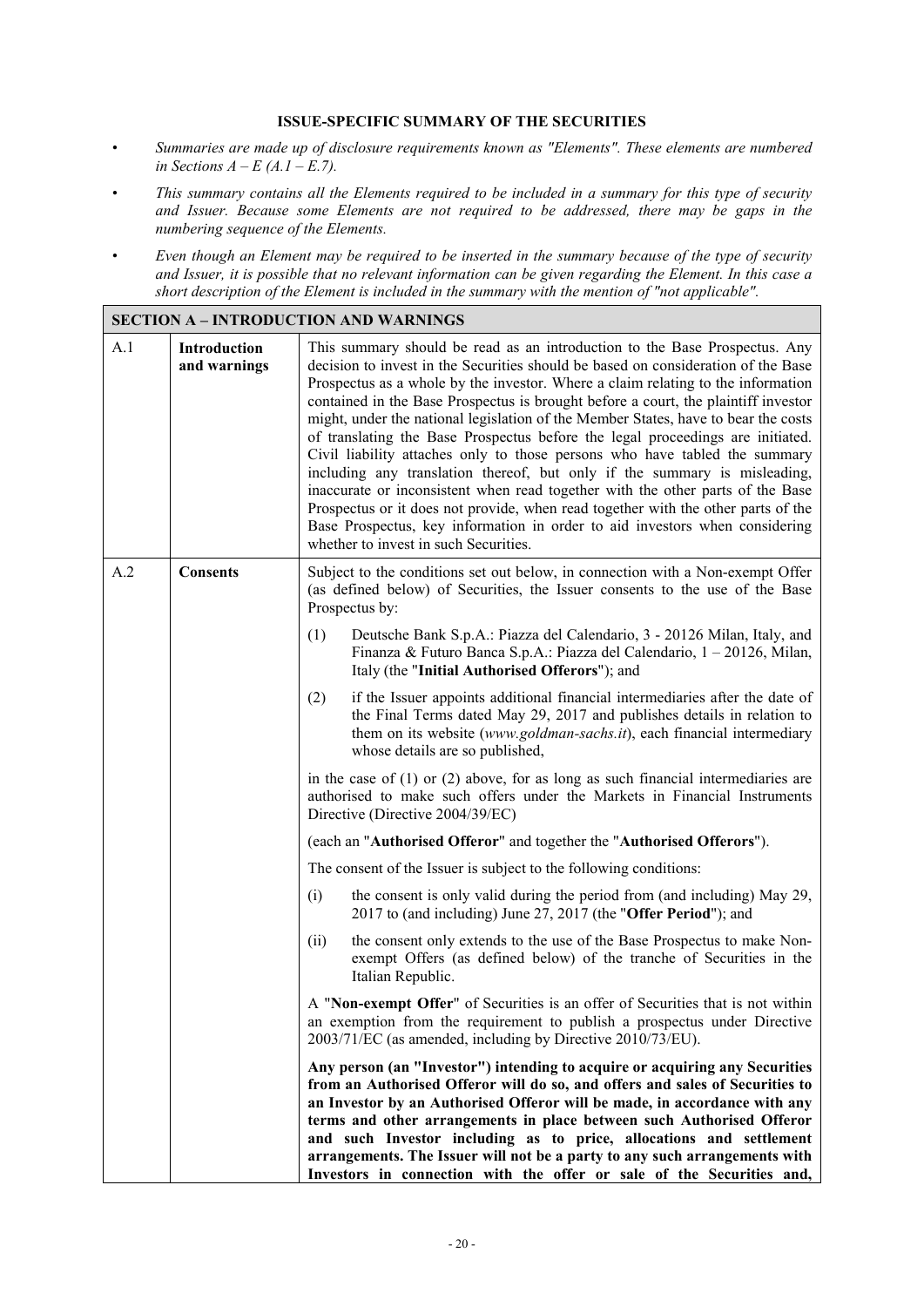|      |                                                                                          | accordingly, the Base Prospectus and the Final Terms will not contain such<br>information and an Investor must obtain such information from the<br>Authorised Offeror. Information in relation to an offer to the public will be<br>made available at the time such sub-offer is made, and such information<br>will also be provided by the relevant Authorised Offeror at the time of such<br>offer.                                                                                                                                                                                                                                                                                                                                                                                                                                                                                                                                                                                                                                                                                                                                                                                                                                                                                                                                                                                                               |
|------|------------------------------------------------------------------------------------------|---------------------------------------------------------------------------------------------------------------------------------------------------------------------------------------------------------------------------------------------------------------------------------------------------------------------------------------------------------------------------------------------------------------------------------------------------------------------------------------------------------------------------------------------------------------------------------------------------------------------------------------------------------------------------------------------------------------------------------------------------------------------------------------------------------------------------------------------------------------------------------------------------------------------------------------------------------------------------------------------------------------------------------------------------------------------------------------------------------------------------------------------------------------------------------------------------------------------------------------------------------------------------------------------------------------------------------------------------------------------------------------------------------------------|
|      |                                                                                          | <b>SECTION B - ISSUER AND GUARANTOR (IF APPLICABLE)</b>                                                                                                                                                                                                                                                                                                                                                                                                                                                                                                                                                                                                                                                                                                                                                                                                                                                                                                                                                                                                                                                                                                                                                                                                                                                                                                                                                             |
| B.1  | <b>Legal</b> and<br>commercial<br>name of the<br><b>Issuer</b>                           | Goldman Sachs International ("GSI" or the "Issuer").                                                                                                                                                                                                                                                                                                                                                                                                                                                                                                                                                                                                                                                                                                                                                                                                                                                                                                                                                                                                                                                                                                                                                                                                                                                                                                                                                                |
| B.2  | Domicile, legal<br>form, legislation<br>and country of<br>incorporation of<br>the Issuer | GSI is a private unlimited liability company incorporated in England and Wales.<br>GSI mainly operates under English law. The registered office of GSI is<br>Peterborough Court, 133 Fleet Street, London EC4A 2BB, England.                                                                                                                                                                                                                                                                                                                                                                                                                                                                                                                                                                                                                                                                                                                                                                                                                                                                                                                                                                                                                                                                                                                                                                                        |
| B.4b | <b>Known trends</b><br>with respect to<br>the Issuer                                     | GSI's prospects will be affected, potentially adversely, by developments in<br>global, regional and national economies, including in the United Kingdom,<br>movements and activity levels, in financial, commodities, currency and other<br>markets, interest rate movements, political and military developments<br>throughout the world, client activity levels and legal and regulatory<br>developments in the United Kingdom and other countries where GSI does<br>business.                                                                                                                                                                                                                                                                                                                                                                                                                                                                                                                                                                                                                                                                                                                                                                                                                                                                                                                                    |
| B.5  | The Issuer's<br>group                                                                    | Goldman Sachs Group UK Limited, a company incorporated under English law,<br>has a 100 per cent. shareholding in GSI. Goldman Sachs (UK) L.L.C. is<br>established under the laws of the State of Delaware and has a 97.208 per cent.<br>interest in Goldman Sachs Group UK Limited. Goldman Sachs Ireland Group<br>Limited is established under the laws of Ireland and has a 2.792 per cent. interest<br>in Goldman Sachs Group UK Limited. Goldman Sachs Ireland LLC is<br>established under the laws of the State of Delaware and has a 100 per cent.<br>shareholding in Goldman Sachs Ireland Group Limited. Goldman Sachs Ireland<br>Group Holdings LLC is established under the laws of the State of Delaware and<br>has a 75 per cent. interest in Goldman Sachs Ireland LLC. Goldman Sachs<br>Global Holdings L.L.C. is established under the laws of the State of Delaware<br>and has a 25 per cent. interest in Goldman Sachs Ireland LLC. The Goldman,<br>Sachs & Co. L.L.C. is established under the laws of the State of Delaware and<br>has a one per cent. interest in Goldman Sachs Global Holdings L.L.C. The<br>Goldman Sachs Group, Inc. is established in Delaware and has a 100 per cent.<br>shareholding in Goldman Sachs Ireland Group Holdings LLC, The Goldman,<br>Sachs & Co. L.L.C. and Goldman Sachs (UK) L.L.C. and a 99 per cent. interest<br>in Goldman Sachs Global Holdings L.L.C. |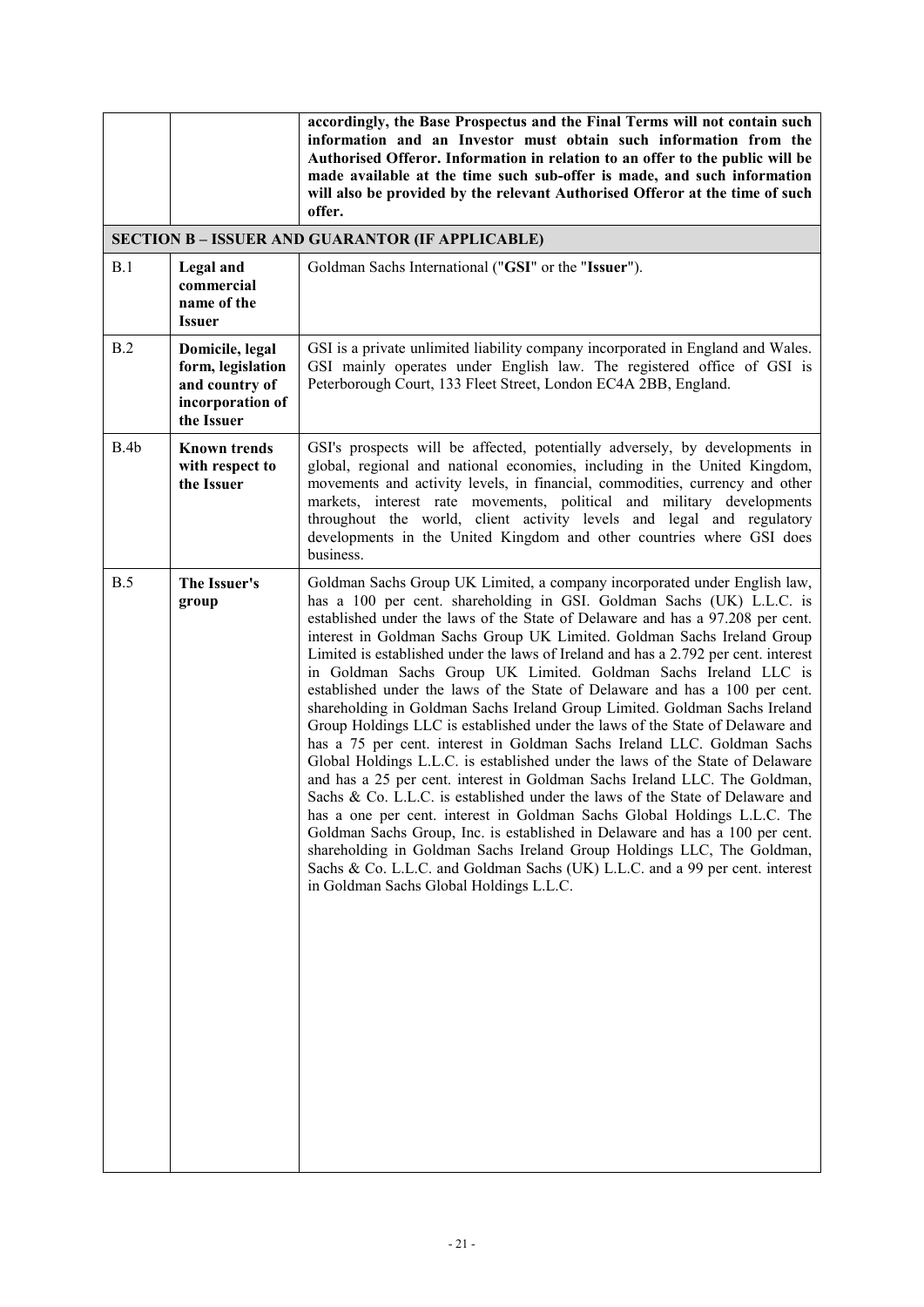|             |                                           | <b>Holding Company Structure of GSI</b>                                                                                                                                                                                            |                                                     |                                      |                                     |                                           |
|-------------|-------------------------------------------|------------------------------------------------------------------------------------------------------------------------------------------------------------------------------------------------------------------------------------|-----------------------------------------------------|--------------------------------------|-------------------------------------|-------------------------------------------|
|             |                                           | The Goldman Sachs Group, Inc.                                                                                                                                                                                                      |                                                     |                                      |                                     |                                           |
|             |                                           | 100%                                                                                                                                                                                                                               |                                                     |                                      | 100%                                |                                           |
|             |                                           | Goldman, Sachs & Co,<br>Wertpapier GmbH                                                                                                                                                                                            |                                                     | 99%                                  | The Goldman, Sachs & Co. L.L.C.     | 100%                                      |
|             |                                           |                                                                                                                                                                                                                                    | 100%                                                | $1\%$                                |                                     |                                           |
|             |                                           |                                                                                                                                                                                                                                    |                                                     | Goldman Sachs Global Holdings L.L.C. |                                     | Goldman Sachs Ireland Group               |
|             |                                           |                                                                                                                                                                                                                                    |                                                     |                                      |                                     | Holdings LLC                              |
|             |                                           |                                                                                                                                                                                                                                    |                                                     | 25%                                  |                                     | 75%                                       |
|             |                                           |                                                                                                                                                                                                                                    |                                                     |                                      | Goldman Sachs Ireland LLC           |                                           |
|             |                                           |                                                                                                                                                                                                                                    |                                                     |                                      | 100%                                |                                           |
|             |                                           | Goldman Sachs (UK) L.L.C.                                                                                                                                                                                                          |                                                     |                                      | Goldman Sachs Ireland Group Limited |                                           |
|             |                                           |                                                                                                                                                                                                                                    | 97.208%                                             |                                      | 2.792%                              |                                           |
|             |                                           |                                                                                                                                                                                                                                    |                                                     | Goldman Sachs Group UK Limited       |                                     |                                           |
|             |                                           |                                                                                                                                                                                                                                    |                                                     | 100%<br>Goldman Sachs International  |                                     |                                           |
|             |                                           |                                                                                                                                                                                                                                    |                                                     |                                      |                                     |                                           |
|             |                                           | Note: The percentages given are for direct holdings of ordinary shares or<br>equivalent. Minority shareholdings are held by other entities which are<br>themselves owned, directly or indirectly, by The Goldman Sachs Group, Inc. |                                                     |                                      |                                     |                                           |
| B.9         | <b>Profit forecast</b><br>or estimate     | Not applicable; GSI has not made any profit forecasts or estimates.                                                                                                                                                                |                                                     |                                      |                                     |                                           |
| <b>B.10</b> | <b>Audit report</b><br>qualifications     | Not applicable; there are no qualifications in the audit report of GSI on its<br>historical financial information.                                                                                                                 |                                                     |                                      |                                     |                                           |
| <b>B.12</b> | <b>Selected</b><br>historical key         | The following table shows selected key historical financial information in<br>relation to GSI:                                                                                                                                     |                                                     |                                      |                                     |                                           |
|             | financial<br>information of<br>the Issuer |                                                                                                                                                                                                                                    | As at and for the three months<br>ended (unaudited) |                                      |                                     | As at and for the year ended<br>(audited) |
|             |                                           | (in USD millions)                                                                                                                                                                                                                  | March 31,<br>2017                                   | March 31,<br>2016                    | December 31,<br>2016                | December 31,<br>2015                      |
|             |                                           | <b>Operating Profit</b>                                                                                                                                                                                                            | 676                                                 | 603                                  | 2,280                               | 2,939                                     |
|             |                                           | Profit on ordinary<br>activities before<br>taxation                                                                                                                                                                                | 584                                                 | 521                                  | 1,943                               | 2,661                                     |
|             |                                           | Profit for the<br>financial period                                                                                                                                                                                                 | 428                                                 | 368                                  | 1,456                               | 2,308                                     |
|             |                                           |                                                                                                                                                                                                                                    |                                                     | As of (unaudited)                    |                                     | As of (audited)                           |
|             |                                           | (in USD millions)                                                                                                                                                                                                                  |                                                     | March 31, 2017                       | December 31,<br>2016                | December 31,<br>2015                      |
|             |                                           | <b>Fixed Assets</b>                                                                                                                                                                                                                |                                                     | 154                                  | 140                                 | 12                                        |
|             |                                           | <b>Current Assets</b>                                                                                                                                                                                                              |                                                     | 912,563                              | 934,129                             | 850,219                                   |
|             |                                           | Total shareholder's<br>funds                                                                                                                                                                                                       |                                                     | 27,934                               | 27,533                              | 26,353                                    |
|             |                                           | There has been no material adverse change in the prospects of GSI since<br>December 31, 2016.                                                                                                                                      |                                                     |                                      |                                     |                                           |
|             |                                           | Not applicable; there has been no significant change in the financial or trading                                                                                                                                                   |                                                     |                                      |                                     |                                           |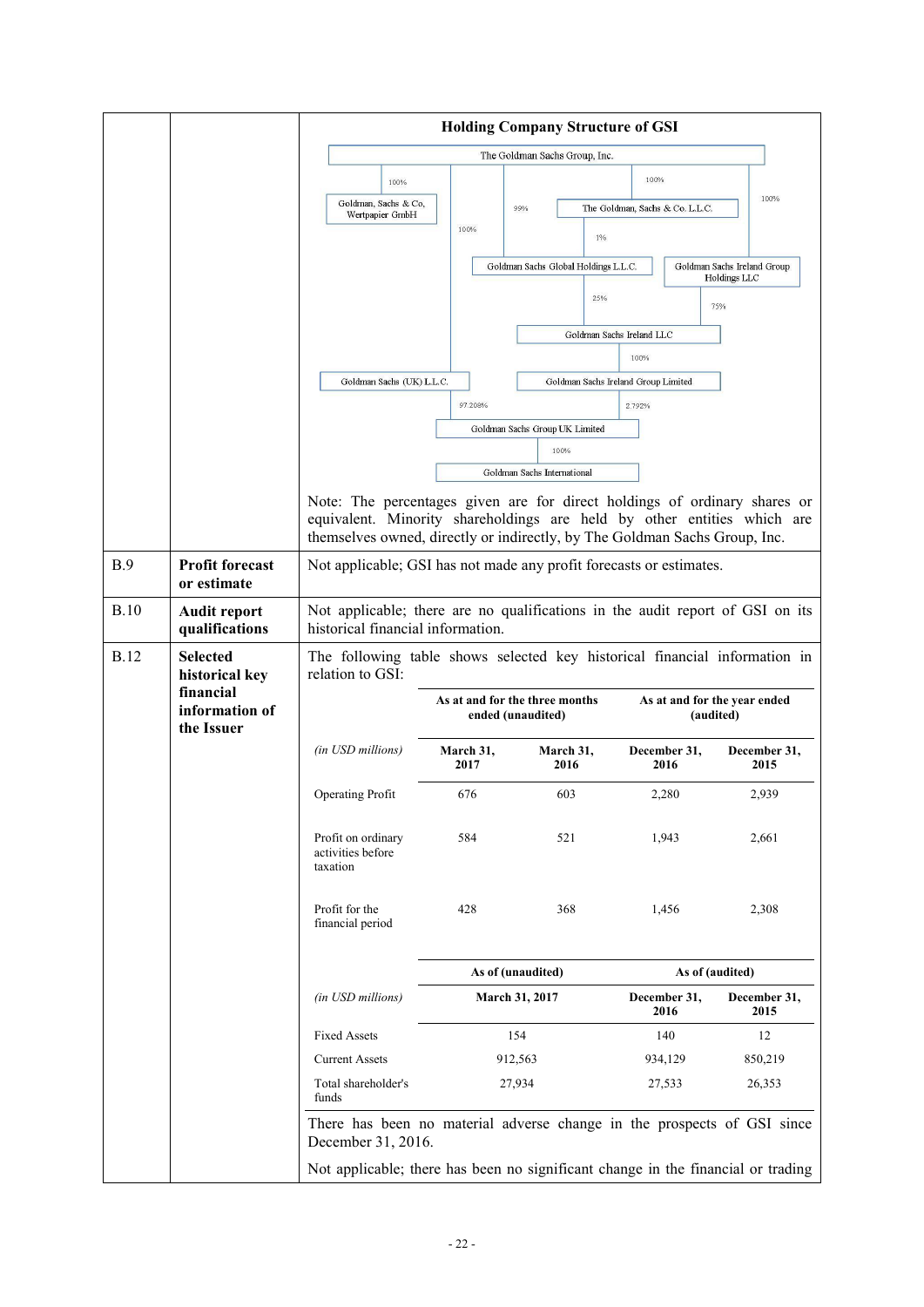|             |                                                                                          | position particular to GSI subsequent to March 31, 2017.                                                                                                                                                                                                                                                                                                                                                                                                        |  |
|-------------|------------------------------------------------------------------------------------------|-----------------------------------------------------------------------------------------------------------------------------------------------------------------------------------------------------------------------------------------------------------------------------------------------------------------------------------------------------------------------------------------------------------------------------------------------------------------|--|
| <b>B.13</b> | <b>Recent events</b><br>material to the<br>evaluation of the<br><b>Issuer's solvency</b> | Not applicable; there have been no recent events particular to GSI which are to a<br>material extent relevant to the evaluation of GSI's solvency.                                                                                                                                                                                                                                                                                                              |  |
| <b>B.14</b> | <b>Issuer's position</b>                                                                 | Please refer to Element B.5 above.                                                                                                                                                                                                                                                                                                                                                                                                                              |  |
|             | in its corporate<br>group                                                                | GSI is part of a group of companies of which The Goldman Sachs Group, Inc. is<br>the holding company (the "Goldman Sachs Group") and transacts with, and<br>depends on, entities within such group accordingly.                                                                                                                                                                                                                                                 |  |
| <b>B.15</b> | Principal<br>activities                                                                  | The principal activities of GSI consist of securities underwriting and<br>distribution, trading of corporate debt and equity services, non-U.S. sovereign<br>debt and mortgage securities, execution of swaps and derivative instruments,<br>mergers and acquisitions, financial advisory services for restructurings/private<br>placements/lease and project financings, real estate brokerage and finance,<br>merchant banking, stock brokerage and research. |  |
| <b>B.16</b> | Ownership and<br>control of the<br><b>Issuer</b>                                         | Goldman Sachs Group UK Limited, a company incorporated under English law,<br>has a 100 per cent. shareholding in GSI. See also Element B.5.                                                                                                                                                                                                                                                                                                                     |  |
|             | <b>SECTION C - SECURITIES</b>                                                            |                                                                                                                                                                                                                                                                                                                                                                                                                                                                 |  |
| C.1         | <b>Type and class</b><br>of Securities                                                   | Cash settled Securities comprised of Share Linked Securities, being Five-Year<br>EUR Autocallable Certificates linked to the ordinary shares of ENI S.p.A., due<br>July 5, 2022 (the "Securities").                                                                                                                                                                                                                                                             |  |
|             |                                                                                          | ISIN: GB00BDWZH022; Common Code: 092338711; Valoren: 35913117.                                                                                                                                                                                                                                                                                                                                                                                                  |  |
| C.2         | Currency                                                                                 | The currency of the Securities is Euro ("EUR").                                                                                                                                                                                                                                                                                                                                                                                                                 |  |
| C.5         | <b>Restrictions on</b><br>the free<br>transferability                                    | The Securities and (if applicable) securities to be delivered upon exercise or<br>settlement of the Securities may not be offered, sold or delivered within the<br>United States or to U.S. persons as defined in Regulation S under the Securities<br>Act ("Regulation S"), except pursuant to an exemption from, or in a transaction<br>not subject to, the registration requirements of the Securities Act and applicable<br>state securities law.           |  |
|             |                                                                                          | Further, the Securities may not be acquired by, on behalf of, or with the assets of<br>any plans subject to ERISA or Section 4975 of the U.S. Internal Revenue Code<br>of 1986, as amended, other than certain insurance company general accounts.                                                                                                                                                                                                              |  |
|             |                                                                                          | Subject to the above, the Securities will be freely transferable.                                                                                                                                                                                                                                                                                                                                                                                               |  |
| C.8         | <b>Rights attached</b><br>to the Securities                                              | Rights: The Securities give the right to each holder of Securities (a "Holder") to<br>receive a potential return on the Securities (see Element C.18 below), together<br>with certain ancillary rights such as the right to receive notice of certain<br>determinations and events and to vote on future amendments. The terms and<br>conditions are governed under English law.                                                                                |  |
|             |                                                                                          | Ranking: The Securities are direct, unsubordinated and unsecured obligations of<br>the Issuer and rank equally with all other direct, unsubordinated and unsecured<br>obligations of the Issuer.                                                                                                                                                                                                                                                                |  |
|             |                                                                                          | Limitations to rights:                                                                                                                                                                                                                                                                                                                                                                                                                                          |  |
|             |                                                                                          | Notwithstanding that the Securities are linked to the performance of the<br>underlying asset(s), Holders do not have any rights in respect of the<br>underlying asset(s).                                                                                                                                                                                                                                                                                       |  |
|             |                                                                                          | The terms and conditions of the Securities contain provisions for calling<br>meetings of Holders to consider matters affecting their interests generally<br>and these provisions permit defined majorities to bind all Holders,<br>including Holders who did not attend and vote at the relevant meeting and<br>Holders who voted in a manner contrary to the majority. Further, in                                                                             |  |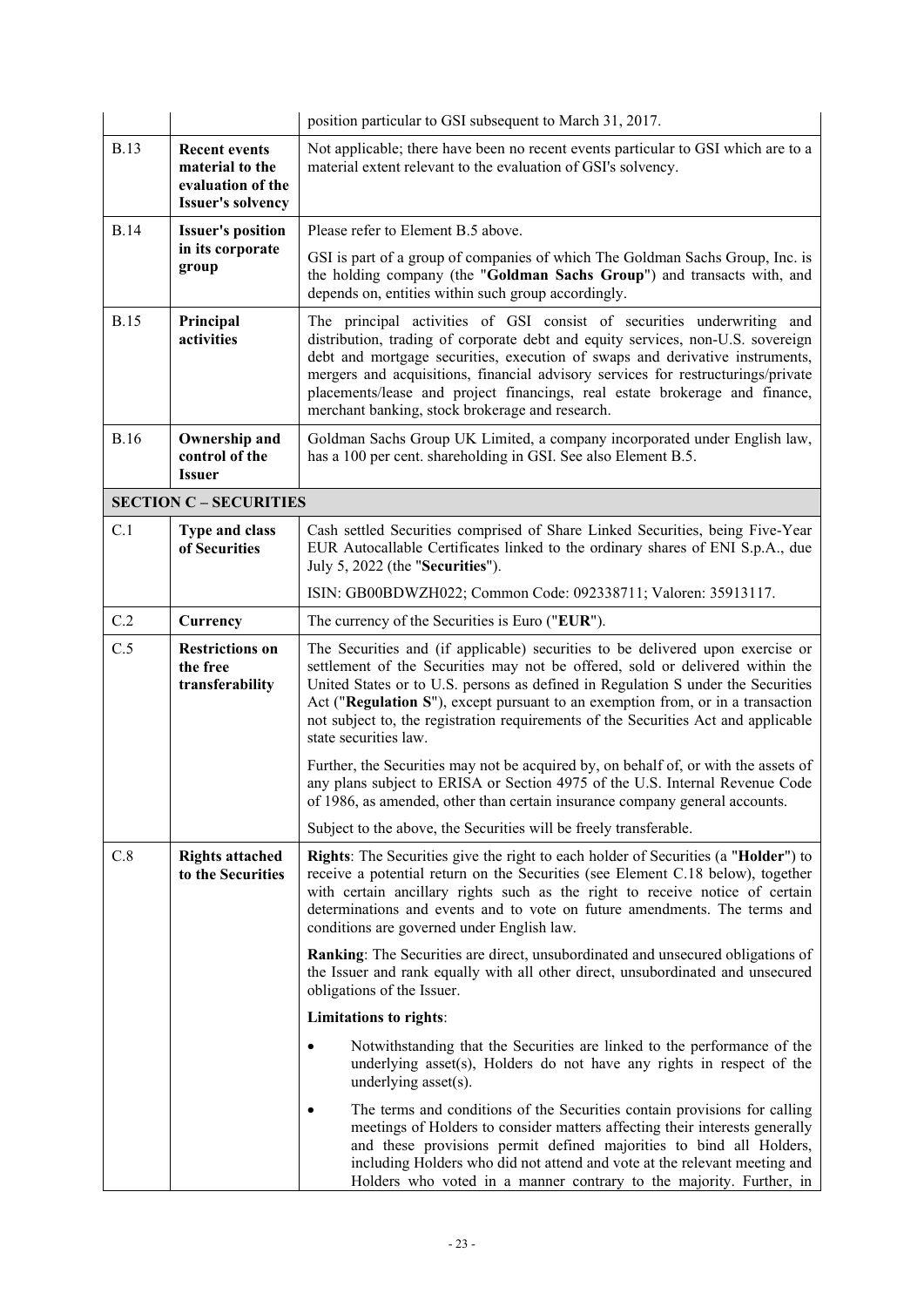|      |                                                            | certain circumstances, the Issuer may amend the terms and conditions of<br>the Securities, without the Holders' consent.                                                                                                                                                                                                                                                                                                                                                                                                                                                                                                                                                                                                           |
|------|------------------------------------------------------------|------------------------------------------------------------------------------------------------------------------------------------------------------------------------------------------------------------------------------------------------------------------------------------------------------------------------------------------------------------------------------------------------------------------------------------------------------------------------------------------------------------------------------------------------------------------------------------------------------------------------------------------------------------------------------------------------------------------------------------|
|      |                                                            | The terms and conditions of the Securities permit the Issuer and the<br>Calculation Agent (as the case may be), on the occurrence of certain<br>events and in certain circumstances, without the Holders' consent, to<br>make adjustments to the terms and conditions of the Securities, to redeem<br>the Securities prior to maturity (where applicable), to postpone valuation<br>of the underlying asset(s) or scheduled payments under the Securities, to<br>change the currency in which the Securities are denominated, to substitute<br>the Issuer with another permitted entity subject to certain conditions, and<br>to take certain other actions with regard to the Securities and the<br>underlying asset(s) (if any). |
| C.11 | <b>Admission to</b><br>trading on a<br>regulated<br>market | Not applicable; the Securities will not be admitted to trading on any regulated<br>market, but application will be made to admit the Securities to trading on the<br>Euro TLX market, a multilateral trading facility organised and managed by Euro<br>TLX SIM S.p.A., which is not a regulated market for the purposes of Directive<br>2004/39/EC on Markets in Financial Instruments.                                                                                                                                                                                                                                                                                                                                            |
| C.15 | <b>Effect of</b><br>underlying                             | The amount payable on the Securities will depend on the performance of the<br>underlying asset.                                                                                                                                                                                                                                                                                                                                                                                                                                                                                                                                                                                                                                    |
|      | instrument on<br>value of<br>investment                    | If the Securities are not exercised early, then the cash settlement amount payable<br>on the maturity date will be determined in accordance with Element C.18 of this<br>Summary.                                                                                                                                                                                                                                                                                                                                                                                                                                                                                                                                                  |
|      |                                                            | If the Securities are exercised early following an Autocall Event, the Autocall<br>Event Amount payable on the Autocall Payment Date will be determined in<br>accordance with Element C.18 of this Summary.                                                                                                                                                                                                                                                                                                                                                                                                                                                                                                                        |
| C.16 | <b>Expiration or</b><br>maturity date                      | The maturity date is July 5, 2022, provided an Autocall Event does not occur or<br>the Securities are not otherwise exercised early and subject to adjustment for<br>non-business days or if the Final Reference Date is adjusted in accordance with<br>the terms and conditions.                                                                                                                                                                                                                                                                                                                                                                                                                                                  |
| C.17 | <b>Settlement</b><br>procedure                             | Settlement of the Securities shall take place through Euroclear Bank SA/NV /<br>Clearstream Banking, société anonyme.                                                                                                                                                                                                                                                                                                                                                                                                                                                                                                                                                                                                              |
|      |                                                            | The Issuer will have discharged its payment obligations by payment to, or to the<br>order of, the relevant clearing system in respect of the amount so paid.                                                                                                                                                                                                                                                                                                                                                                                                                                                                                                                                                                       |
| C.18 | Return on the                                              | The return on the Securities will derive from:                                                                                                                                                                                                                                                                                                                                                                                                                                                                                                                                                                                                                                                                                     |
|      | <b>Securities</b>                                          | the potential payment of an Autocall Event Amount following<br>redemption of the Securities prior to scheduled maturity due to the<br>occurrence of an "Autocall Event" (as described below);                                                                                                                                                                                                                                                                                                                                                                                                                                                                                                                                      |
|      |                                                            | the potential payment of a Non-scheduled Early Repayment Amount<br>upon an unscheduled early redemption of the Securities (as described<br>below); and                                                                                                                                                                                                                                                                                                                                                                                                                                                                                                                                                                             |
|      |                                                            | if the Securities are not previously exercised, or purchased and cancelled,<br>the payment of the Settlement Amount on the scheduled maturity date of<br>the Securities.                                                                                                                                                                                                                                                                                                                                                                                                                                                                                                                                                           |
|      |                                                            |                                                                                                                                                                                                                                                                                                                                                                                                                                                                                                                                                                                                                                                                                                                                    |
|      |                                                            | <b>Autocall</b>                                                                                                                                                                                                                                                                                                                                                                                                                                                                                                                                                                                                                                                                                                                    |
|      |                                                            | If an Autocall Event occurs on an Autocall Observation Date, then the Issuer<br>shall exercise each Security on such Autocall Observation Date and shall pay the<br>Autocall Event Amount corresponding to such Autocall Observation Date on the<br>immediately following Autocall Payment Date.                                                                                                                                                                                                                                                                                                                                                                                                                                   |
|      |                                                            | Defined terms used above:                                                                                                                                                                                                                                                                                                                                                                                                                                                                                                                                                                                                                                                                                                          |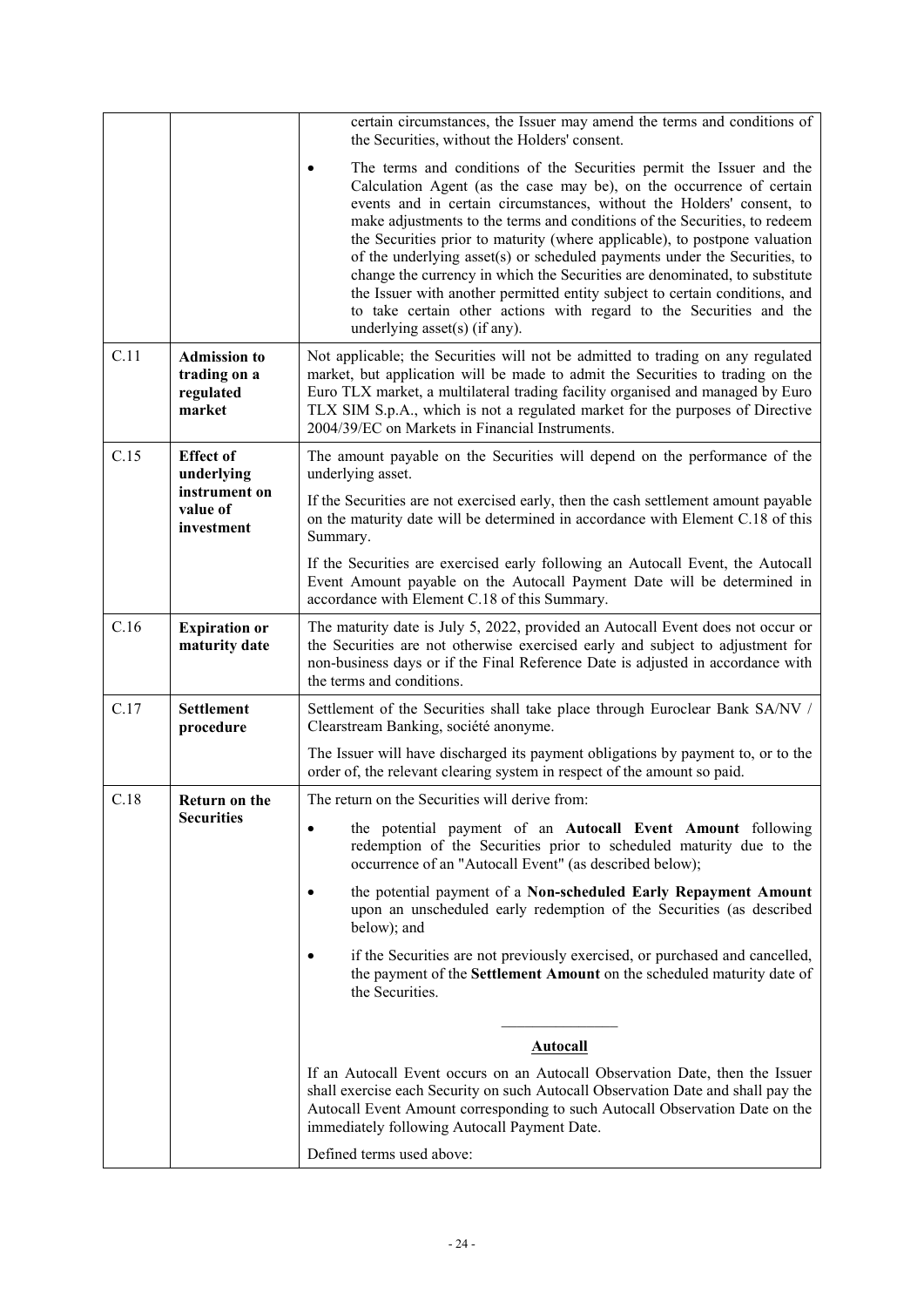| $\bullet$ | Autocall Event: see below.                                                                                                                                                                                                                                                                                                                                                                                                                                                                                                                                                                                                                                                                                                                                             |                                                                                                                                                     |                                        |
|-----------|------------------------------------------------------------------------------------------------------------------------------------------------------------------------------------------------------------------------------------------------------------------------------------------------------------------------------------------------------------------------------------------------------------------------------------------------------------------------------------------------------------------------------------------------------------------------------------------------------------------------------------------------------------------------------------------------------------------------------------------------------------------------|-----------------------------------------------------------------------------------------------------------------------------------------------------|----------------------------------------|
| $\bullet$ | Date in the table below.                                                                                                                                                                                                                                                                                                                                                                                                                                                                                                                                                                                                                                                                                                                                               | <b>Autocall Event Amount:</b> the amount in the column entitled "Autocall"<br>Event Amount" in the same row as the relevant Autocall Observation    |                                        |
| $\bullet$ | accordance with the terms and conditions.                                                                                                                                                                                                                                                                                                                                                                                                                                                                                                                                                                                                                                                                                                                              | Autocall Observation Date: each date set out in the column entitled<br>"Autocall Observation Date" in the table below, subject to adjustment in     |                                        |
| $\bullet$ | accordance with the terms and conditions.                                                                                                                                                                                                                                                                                                                                                                                                                                                                                                                                                                                                                                                                                                                              | Autocall Payment Date: each date set out in the column entitled<br>"Autocall Payment Date" in the table below, subject to adjustment in             |                                        |
|           | <b>Autocall Observation</b><br>Date                                                                                                                                                                                                                                                                                                                                                                                                                                                                                                                                                                                                                                                                                                                                    | <b>Autocall Payment</b><br>Date                                                                                                                     | <b>Autocall Event</b><br><b>Amount</b> |
|           | December 28, 2017                                                                                                                                                                                                                                                                                                                                                                                                                                                                                                                                                                                                                                                                                                                                                      | January 5, 2018                                                                                                                                     | EUR 105.60                             |
|           | June 28, 2018                                                                                                                                                                                                                                                                                                                                                                                                                                                                                                                                                                                                                                                                                                                                                          | July 5, 2018                                                                                                                                        | EUR 111.20                             |
|           | December 28, 2018                                                                                                                                                                                                                                                                                                                                                                                                                                                                                                                                                                                                                                                                                                                                                      | January 7, 2019                                                                                                                                     | EUR 116.80                             |
|           | June 28, 2019                                                                                                                                                                                                                                                                                                                                                                                                                                                                                                                                                                                                                                                                                                                                                          | July 5, 2019                                                                                                                                        | EUR 122.40                             |
|           | December 30, 2019                                                                                                                                                                                                                                                                                                                                                                                                                                                                                                                                                                                                                                                                                                                                                      | January 7, 2020                                                                                                                                     | <b>EUR 128.00</b>                      |
|           | June 29, 2020                                                                                                                                                                                                                                                                                                                                                                                                                                                                                                                                                                                                                                                                                                                                                          | July 6, 2020                                                                                                                                        | EUR 133.60                             |
|           | December 28, 2020                                                                                                                                                                                                                                                                                                                                                                                                                                                                                                                                                                                                                                                                                                                                                      | January 5, 2021                                                                                                                                     | EUR 139.20                             |
|           | June 28, 2021                                                                                                                                                                                                                                                                                                                                                                                                                                                                                                                                                                                                                                                                                                                                                          | July 5, 2021                                                                                                                                        | EUR 144.80                             |
|           | December 28, 2021                                                                                                                                                                                                                                                                                                                                                                                                                                                                                                                                                                                                                                                                                                                                                      | January 4, 2022                                                                                                                                     | <b>EUR 150.40</b>                      |
|           | An "Autocall Event" occurs if the Autocall Reference Value of the Asset on any<br>Autocall Observation Date is greater than or equal to its Autocall Level for such<br><b>Autocall Observation Date.</b><br>Defined terms used above:                                                                                                                                                                                                                                                                                                                                                                                                                                                                                                                                  |                                                                                                                                                     |                                        |
| $\bullet$ |                                                                                                                                                                                                                                                                                                                                                                                                                                                                                                                                                                                                                                                                                                                                                                        | Asset Initial Price: the Initial Closing Price of the Asset.                                                                                        |                                        |
|           | Initial Price.                                                                                                                                                                                                                                                                                                                                                                                                                                                                                                                                                                                                                                                                                                                                                         | <b>Autocall Level:</b> in respect of the Asset, 100 per cent. (100%) of the Asset                                                                   |                                        |
| $\bullet$ |                                                                                                                                                                                                                                                                                                                                                                                                                                                                                                                                                                                                                                                                                                                                                                        | Autocall Reference Value: in respect of the Asset, the Reference Price<br>of the Asset on the relevant Autocall Observation Date.                   |                                        |
|           |                                                                                                                                                                                                                                                                                                                                                                                                                                                                                                                                                                                                                                                                                                                                                                        | Initial Closing Price: the closing share price of the Share on June 28,<br>2017, subject to adjustment in accordance with the terms and conditions. |                                        |
|           | date.                                                                                                                                                                                                                                                                                                                                                                                                                                                                                                                                                                                                                                                                                                                                                                  | Reference Price: the closing share price of the Share for the relevant                                                                              |                                        |
|           |                                                                                                                                                                                                                                                                                                                                                                                                                                                                                                                                                                                                                                                                                                                                                                        | <b>Non-scheduled Early Repayment Amount</b>                                                                                                         |                                        |
|           | Unscheduled early redemption: The Securities may be redeemed prior to the<br>scheduled maturity (i) at the Issuer's option (a) if the Issuer determines a change<br>in applicable law has the effect that performance by the Issuer or its affiliates<br>under the Securities or hedging transactions relating to the Securities has become<br>(or there is a substantial likelihood in the immediate future that it will become)<br>unlawful or impracticable (in whole or in part), (b) where applicable, if the<br>Calculation Agent determines that certain additional disruption events or<br>adjustment events as provided in the terms and conditions of the Securities have<br>occurred in relation to the underlying asset(s) or (ii) upon notice by a Holder |                                                                                                                                                     |                                        |

 $\mathbf{r}$ 

٦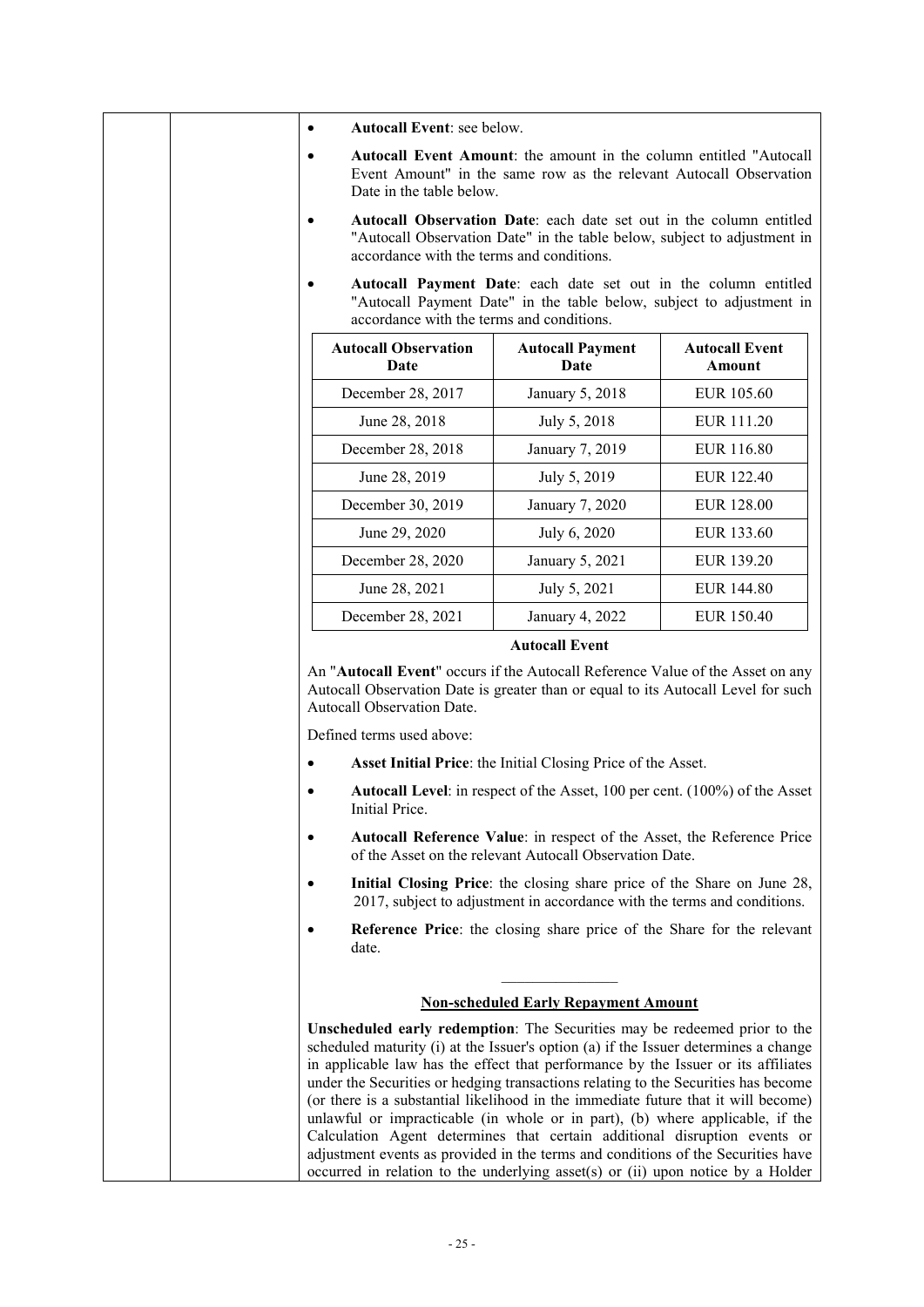| declaring such Securities to be immediately repayable due to the occurrence of<br>an event of default which is continuing.                                                                                                                                                                                                                                                                                                                                            |
|-----------------------------------------------------------------------------------------------------------------------------------------------------------------------------------------------------------------------------------------------------------------------------------------------------------------------------------------------------------------------------------------------------------------------------------------------------------------------|
| In such case, the Non-scheduled Early Repayment Amount payable on such<br>unscheduled early redemption shall be, for each Security, an amount<br>representing the fair market value of the Security taking into account all relevant<br>factors less all costs incurred by the Issuer or any of its affiliates in connection<br>with such early redemption, including those related to unwinding of any<br>underlying and/or related hedging and funding arrangement. |
| The Non-scheduled Early Repayment Amount may be less than your initial<br>investment and therefore you may lose some or all of your investment on an<br>unscheduled early redemption.                                                                                                                                                                                                                                                                                 |
| <b>Settlement Amount</b>                                                                                                                                                                                                                                                                                                                                                                                                                                              |
| Unless previously exercised early, or purchased and cancelled, the Settlement<br>Amount payable in respect of each Security on the Maturity Date will be:                                                                                                                                                                                                                                                                                                             |
| If a Trigger Event has not occurred, the Settlement Amount payable in respect of<br>each Security will be calculated in accordance with the formula below:                                                                                                                                                                                                                                                                                                            |
| $CA \times Trigger$ Percentage                                                                                                                                                                                                                                                                                                                                                                                                                                        |
| If a Barrier Event has not occurred but a Trigger Event has occurred, the<br>Settlement Amount payable in respect of each Security will be calculated in<br>accordance with the formula below:                                                                                                                                                                                                                                                                        |
| $CA \times Redemption$ Percentage                                                                                                                                                                                                                                                                                                                                                                                                                                     |
| If a Barrier Event has occurred and a Trigger Event has occurred, the Settlement<br>Amount payable in respect of each Security will be calculated in accordance<br>with the formula below:                                                                                                                                                                                                                                                                            |
| $CA \times \frac{Final$ Reference Value<br>Initial Reference Value                                                                                                                                                                                                                                                                                                                                                                                                    |
| Defined terms used above:                                                                                                                                                                                                                                                                                                                                                                                                                                             |
| CA: the Calculation Amount, being EUR 100.                                                                                                                                                                                                                                                                                                                                                                                                                            |
| Final Closing Price: the closing share price of the Share on the Final<br>Reference Date, subject to adjustment in accordance with the terms and<br>conditions.                                                                                                                                                                                                                                                                                                       |
| Final Reference Date: June 28, 2022, subject to adjustment in<br>$\bullet$<br>accordance with the terms and conditions.                                                                                                                                                                                                                                                                                                                                               |
| Final Reference Value: the Final Value of the Asset.<br>$\bullet$                                                                                                                                                                                                                                                                                                                                                                                                     |
| Final Value: the Final Closing Price of the Asset.<br>$\bullet$                                                                                                                                                                                                                                                                                                                                                                                                       |
| Initial Reference Value: the Initial Value of the Asset.<br>٠                                                                                                                                                                                                                                                                                                                                                                                                         |
| Initial Value: 100 per cent. (100%) of the Initial Closing Price of the<br>Asset.                                                                                                                                                                                                                                                                                                                                                                                     |
| <b>Maturity Date:</b> July 5, 2022, subject to adjustment in accordance with<br>$\bullet$<br>the terms and conditions.                                                                                                                                                                                                                                                                                                                                                |
| Redemption Percentage: 100 per cent. (100%).<br>٠                                                                                                                                                                                                                                                                                                                                                                                                                     |
| <b>Trigger Percentage:</b> 156.00 per cent. (156.00%).<br>$\bullet$                                                                                                                                                                                                                                                                                                                                                                                                   |
| <b>Trigger Event</b>                                                                                                                                                                                                                                                                                                                                                                                                                                                  |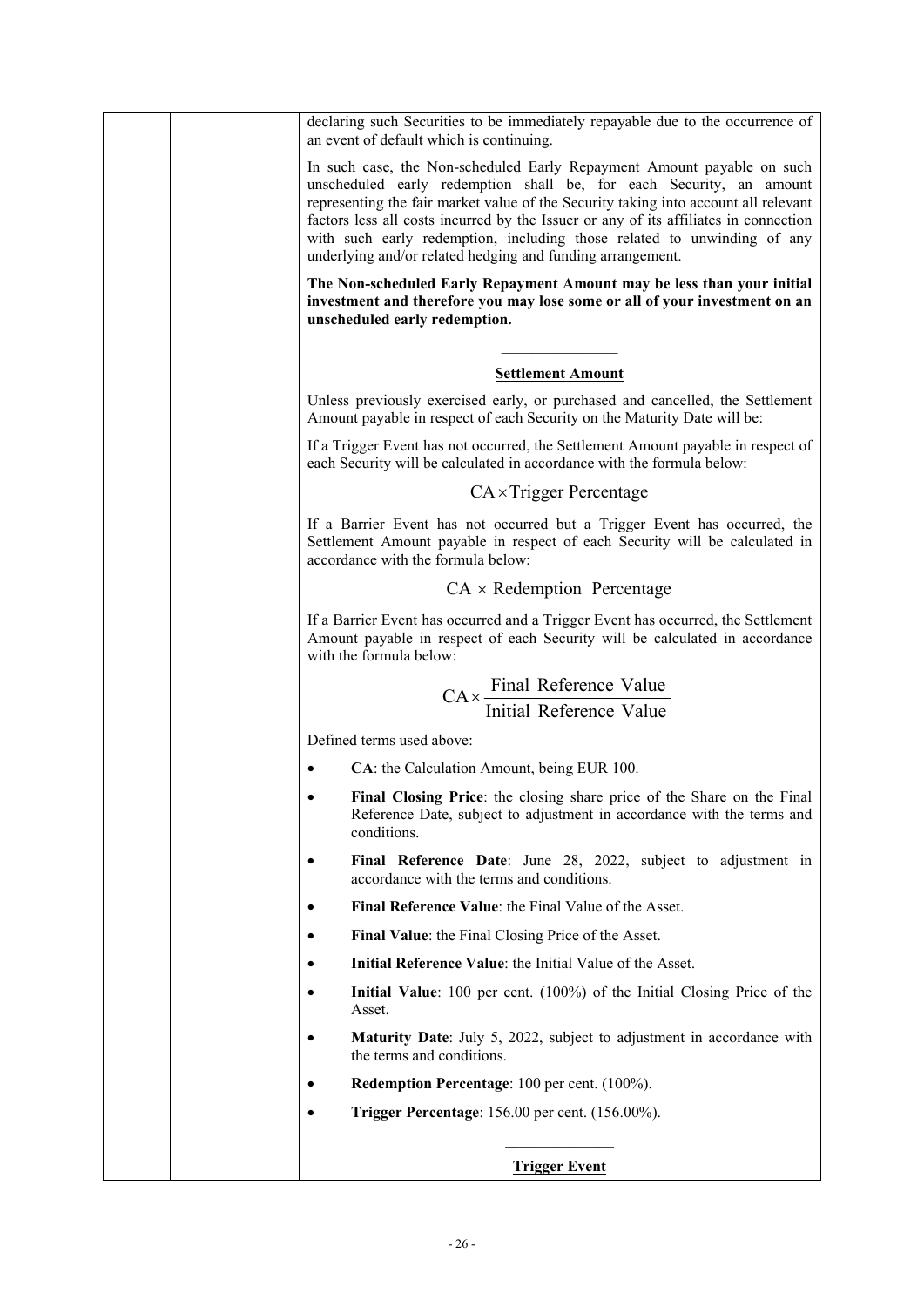|      |                                                                           | Trigger Level.                                                                                                  | A "Trigger Event" occurs if the Trigger Reference Value is less than the                                                                                                                                                                                                                                                                                                                                                                                                                                                                                                                                                                                         |                             |                          |                          |
|------|---------------------------------------------------------------------------|-----------------------------------------------------------------------------------------------------------------|------------------------------------------------------------------------------------------------------------------------------------------------------------------------------------------------------------------------------------------------------------------------------------------------------------------------------------------------------------------------------------------------------------------------------------------------------------------------------------------------------------------------------------------------------------------------------------------------------------------------------------------------------------------|-----------------------------|--------------------------|--------------------------|
|      |                                                                           | Defined terms used above:                                                                                       |                                                                                                                                                                                                                                                                                                                                                                                                                                                                                                                                                                                                                                                                  |                             |                          |                          |
|      |                                                                           | <b>Trigger Level:</b> in respect of the Asset, 100 per cent. (100%) of the Asset<br>$\bullet$<br>Initial Price. |                                                                                                                                                                                                                                                                                                                                                                                                                                                                                                                                                                                                                                                                  |                             |                          |                          |
|      |                                                                           | $\bullet$                                                                                                       | Trigger Reference Value: the Final Closing Price of the Asset.                                                                                                                                                                                                                                                                                                                                                                                                                                                                                                                                                                                                   |                             |                          |                          |
|      |                                                                           |                                                                                                                 |                                                                                                                                                                                                                                                                                                                                                                                                                                                                                                                                                                                                                                                                  | <b>Barrier Event</b>        |                          |                          |
|      |                                                                           | Level.                                                                                                          | A "Barrier Event" occurs if the Barrier Reference Value is less than the Barrier                                                                                                                                                                                                                                                                                                                                                                                                                                                                                                                                                                                 |                             |                          |                          |
|      |                                                                           | Defined terms used above:                                                                                       |                                                                                                                                                                                                                                                                                                                                                                                                                                                                                                                                                                                                                                                                  |                             |                          |                          |
|      |                                                                           | $\bullet$<br>Initial Price.                                                                                     | <b>Barrier Level</b> : in respect of the Asset, 70 per cent. (70%) of the Asset                                                                                                                                                                                                                                                                                                                                                                                                                                                                                                                                                                                  |                             |                          |                          |
|      |                                                                           | $\bullet$                                                                                                       | Barrier Reference Value: the Final Closing Price of the Asset.                                                                                                                                                                                                                                                                                                                                                                                                                                                                                                                                                                                                   |                             |                          |                          |
| C.19 | <b>Exercise</b><br>price/final<br>reference price<br>of the<br>underlying |                                                                                                                 | The closing share price of the Share will be determined on June 28, 2022,<br>subject to adjustment in accordance with the terms and conditions.                                                                                                                                                                                                                                                                                                                                                                                                                                                                                                                  |                             |                          |                          |
| C.20 | The underlying<br>asset                                                   |                                                                                                                 | The underlying asset is specified in the column entitled "Asset" (the<br>"Underlying Asset" or the "Asset"), in the table below.                                                                                                                                                                                                                                                                                                                                                                                                                                                                                                                                 |                             |                          |                          |
|      |                                                                           | Asset                                                                                                           | <b>ISIN</b>                                                                                                                                                                                                                                                                                                                                                                                                                                                                                                                                                                                                                                                      | <b>Bloomberg</b><br>page    | <b>Reuters</b><br>screen | <b>Exchange</b>          |
|      |                                                                           | The ordinary shares<br>of ENI S.p.A.                                                                            | IT0003132476                                                                                                                                                                                                                                                                                                                                                                                                                                                                                                                                                                                                                                                     | ENI IM<br><equity></equity> | ENI.MI                   | Borsa Italiana<br>S.p.A. |
|      |                                                                           | $\bullet$<br>entitled "Asset".                                                                                  | Share: the ordinary share set forth in the table above in the column                                                                                                                                                                                                                                                                                                                                                                                                                                                                                                                                                                                             |                             |                          |                          |
|      | <b>SECTION D - RISKS</b>                                                  |                                                                                                                 |                                                                                                                                                                                                                                                                                                                                                                                                                                                                                                                                                                                                                                                                  |                             |                          |                          |
| D.2  | Key risks that<br>are specific to<br>the Issuer                           | view of our creditworthiness.                                                                                   | The payment of any amount due on the Securities is subject to our credit risk.<br>The Securities are our unsecured obligations. The Securities are not bank<br>deposits and are not insured or guaranteed by the UK Financial Services<br>Compensation Scheme or any other government or governmental or private<br>agency, or deposit protection scheme in any jurisdiction. The value of and return<br>on your securities will be subject to our credit risk and to changes in the market's                                                                                                                                                                    |                             |                          |                          |
|      |                                                                           | receive on the Securities.                                                                                      | References in Element B.12 above to the "prospects" and "financial or trading<br>position" of the Issuer, are specifically to the Issuer's ability to meet its full<br>payment obligations under the Securities in a timely manner. Material<br>information about the Issuer's financial condition and prospects is included in<br>GSI's annual and interim reports. You should be aware, however, that each of<br>the key risks highlighted below could have a material adverse effect on the<br>Issuer's businesses, operations, financial and trading position and prospects,<br>which, in turn, could have a material adverse effect on the return investors |                             |                          |                          |
|      |                                                                           |                                                                                                                 | The Issuer is subject to a number of key risks:                                                                                                                                                                                                                                                                                                                                                                                                                                                                                                                                                                                                                  |                             |                          |                          |
|      |                                                                           | generally.                                                                                                      | GSI's businesses have been and may continue to be adversely affected by<br>conditions in the global financial markets and economic conditions                                                                                                                                                                                                                                                                                                                                                                                                                                                                                                                    |                             |                          |                          |
|      |                                                                           |                                                                                                                 | GSI's businesses and those of its clients are subject to extensive and                                                                                                                                                                                                                                                                                                                                                                                                                                                                                                                                                                                           |                             |                          |                          |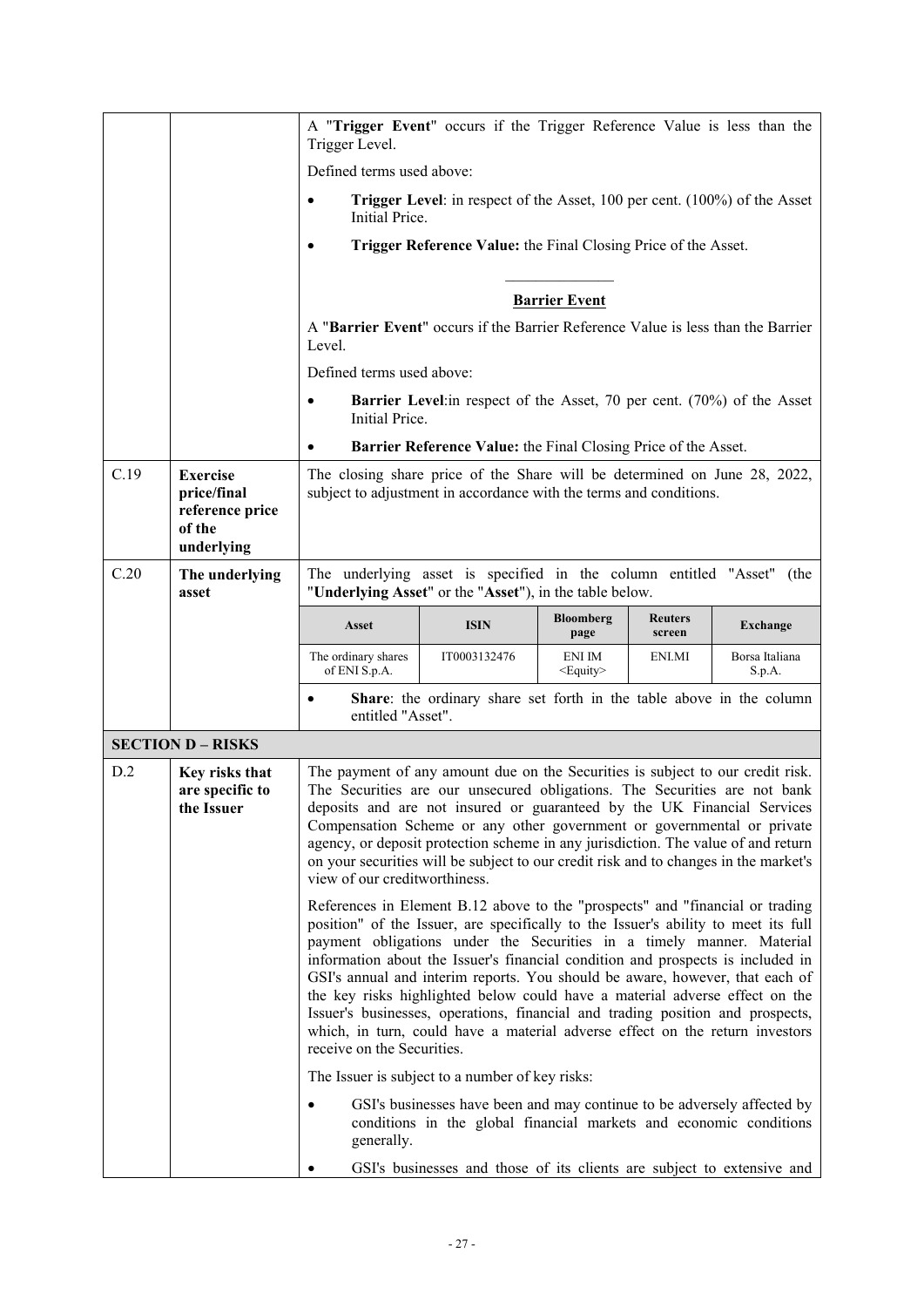|           | pervasive regulation around the world.                                                                                                                                                                                                                                                                                                                   |
|-----------|----------------------------------------------------------------------------------------------------------------------------------------------------------------------------------------------------------------------------------------------------------------------------------------------------------------------------------------------------------|
| $\bullet$ | GSI's businesses have been and may be adversely affected by declining<br>asset values. This is particularly true for those businesses in which it has<br>net "long" positions, receives fees based on the value of assets managed,<br>or receives or posts collateral.                                                                                   |
| ٠         | GSI's businesses have been and may be adversely affected by disruptions<br>in the credit markets, including reduced access to credit and higher costs<br>of obtaining credit.                                                                                                                                                                            |
|           | GSI's market-making activities have been and may be affected by<br>changes in the levels of market volatility.                                                                                                                                                                                                                                           |
| $\bullet$ | GSI's investment banking, client execution and investment management<br>businesses have been adversely affected and may continue to be<br>adversely affected by market uncertainty or lack of confidence among<br>investors and CEOs due to general declines in economic activity and<br>other unfavourable economic, geopolitical or market conditions. |
|           | GSI's investment management business may be affected by the poor<br>investment performance of its investment products.                                                                                                                                                                                                                                   |
| $\bullet$ | GSI may incur losses as a result of ineffective risk management processes<br>and strategies.                                                                                                                                                                                                                                                             |
| $\bullet$ | GSI's liquidity, profitability and businesses may be adversely affected by<br>an inability to access the debt capital markets or to sell assets or by a<br>reduction in its credit ratings or by an increase in its credit spreads.                                                                                                                      |
| ٠         | A failure to appropriately identify and address potential conflicts of<br>interest could adversely affect GSI's businesses.                                                                                                                                                                                                                              |
|           | A failure in GSI's operational systems or infrastructure, or those of third<br>parties, as well as human error, could impair GSI's liquidity, disrupt GSI's<br>businesses, result in the disclosure of confidential information, damage<br>GSI's reputation and cause losses.                                                                            |
|           | A failure to protect GSI's computer systems, networks and information,<br>and GSI's clients' information, against cyber-attacks and similar threats<br>could impair GSI's ability to conduct GSI's businesses, result in the<br>disclosure, theft or destruction of confidential information, damage GSI's<br>reputation and cause losses.               |
| $\bullet$ | GSI's businesses, profitability and liquidity may be adversely affected by<br>deterioration in the credit quality of, or defaults by, third parties who owe<br>GSI money, securities or other assets or whose securities or obligations<br>GSI holds.                                                                                                    |
| $\bullet$ | Concentration of risk increases the potential for significant losses in GSI's<br>market-making, underwriting, investing and lending activities.                                                                                                                                                                                                          |
| $\bullet$ | The financial services industry is both highly competitive and<br>interrelated.                                                                                                                                                                                                                                                                          |
| $\bullet$ | GSI faces enhanced risks as new business initiatives lead it to transact<br>with a broader array of clients and counterparties and exposes it to new<br>asset classes and new markets.                                                                                                                                                                   |
| $\bullet$ | Derivative transactions and delayed settlements may expose GSI to<br>unexpected risk and potential losses.                                                                                                                                                                                                                                               |
| $\bullet$ | GSI's businesses may be adversely affected if GSI is unable to hire and<br>retain qualified employees.                                                                                                                                                                                                                                                   |
| $\bullet$ | GSI may be adversely affected by increased governmental and regulatory<br>scrutiny or negative publicity.                                                                                                                                                                                                                                                |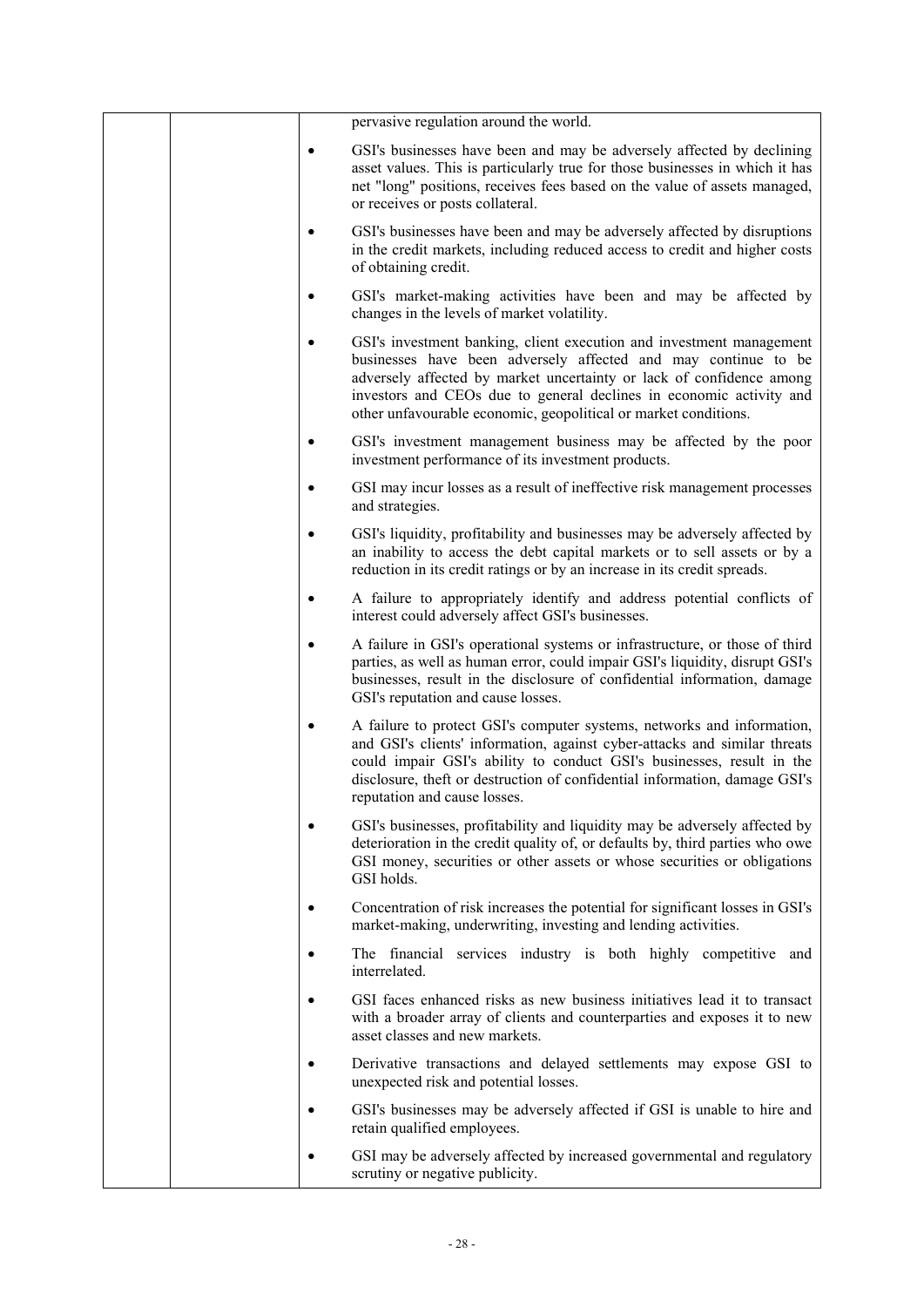|     |                                   | ٠         | Substantial legal liability or significant regulatory action against GSI<br>could have material adverse financial effects or cause significant<br>reputational harm to GSI, which in turn could seriously harm GSI's<br>business prospects.                                                         |
|-----|-----------------------------------|-----------|-----------------------------------------------------------------------------------------------------------------------------------------------------------------------------------------------------------------------------------------------------------------------------------------------------|
|     |                                   |           | The growth of electronic trading and the introduction of new trading<br>technology may adversely affect GSI's business and may increase<br>competition.                                                                                                                                             |
|     |                                   |           | GSI's commodities activities, particularly its power generation interests<br>and physical commodities activities, subject GSI to extensive regulation,<br>potential catastrophic events and environmental, reputational and other<br>risks that may expose it to significant liabilities and costs. |
|     |                                   | ٠         | In conducting its businesses around the world, GSI is subject to political,<br>economic, legal, operational and other risks that are inherent in operating<br>in many countries.                                                                                                                    |
|     |                                   |           | GSI may incur losses as a result of unforeseen or catastrophic events,<br>including the emergence of a pandemic, terrorist attacks, extreme<br>weather events or other natural disasters.                                                                                                           |
| D.6 | Key risks that<br>are specific to | $\bullet$ | Your capital is at risk. Depending on the performance of the<br>underlying asset(s), you may lose some or all of your investment.                                                                                                                                                                   |
|     | the Securities                    | $\bullet$ | You could also lose some or all of your investment in the Securities<br>where:                                                                                                                                                                                                                      |
|     |                                   |           | $\circ$<br>We (as Issuer) fail or are otherwise unable to meet our payment<br>obligations;                                                                                                                                                                                                          |
|     |                                   |           | $\circ$<br>You do not hold your Securities to maturity and the secondary sale<br>price you receive is less than the original purchase price; or                                                                                                                                                     |
|     |                                   |           | $\circ$<br>Your Securities are redeemed early due to an unexpected event<br>and the amount you receive is less than the original purchase price.                                                                                                                                                    |
|     |                                   |           | The estimated value of your Securities (as determined by reference to<br>pricing models used by us) at the time the terms and conditions of your<br>Securities are set on the trade date, will be less than the original issue<br>price of your Securities.                                         |
|     |                                   |           | Your Securities may not have an active trading market, and you may be<br>unable to dispose of them.                                                                                                                                                                                                 |
|     |                                   | $\bullet$ | We give no assurance that application for listing and admission to trading<br>will be granted (or, if granted, will be granted by the issue date) or that an<br>active trading market in the Securities will develop. We may discontinue<br>any such listing at any time.                           |
|     |                                   |           | The potential for the value of the Securities to increase is limited as the<br>performance of the underlying asset(s) to which the Securities are linked<br>is capped.                                                                                                                              |
|     |                                   |           | Risks associated with Securities linked to underlying asset(s):                                                                                                                                                                                                                                     |
|     |                                   | $\bullet$ | The value and return on the Securities depends on the performance of<br>such underlying asset(s), which may be subject to unpredictable change<br>over time.                                                                                                                                        |
|     |                                   |           | Past performance of an underlying asset is not indicative of future<br>performance.                                                                                                                                                                                                                 |
|     |                                   |           | You will not have any rights of ownership in the underlying asset(s), and<br>our obligations under the Securities to you are not secured by any assets.                                                                                                                                             |
|     |                                   |           | Following a disruption event, the valuation of the underlying asset(s) may                                                                                                                                                                                                                          |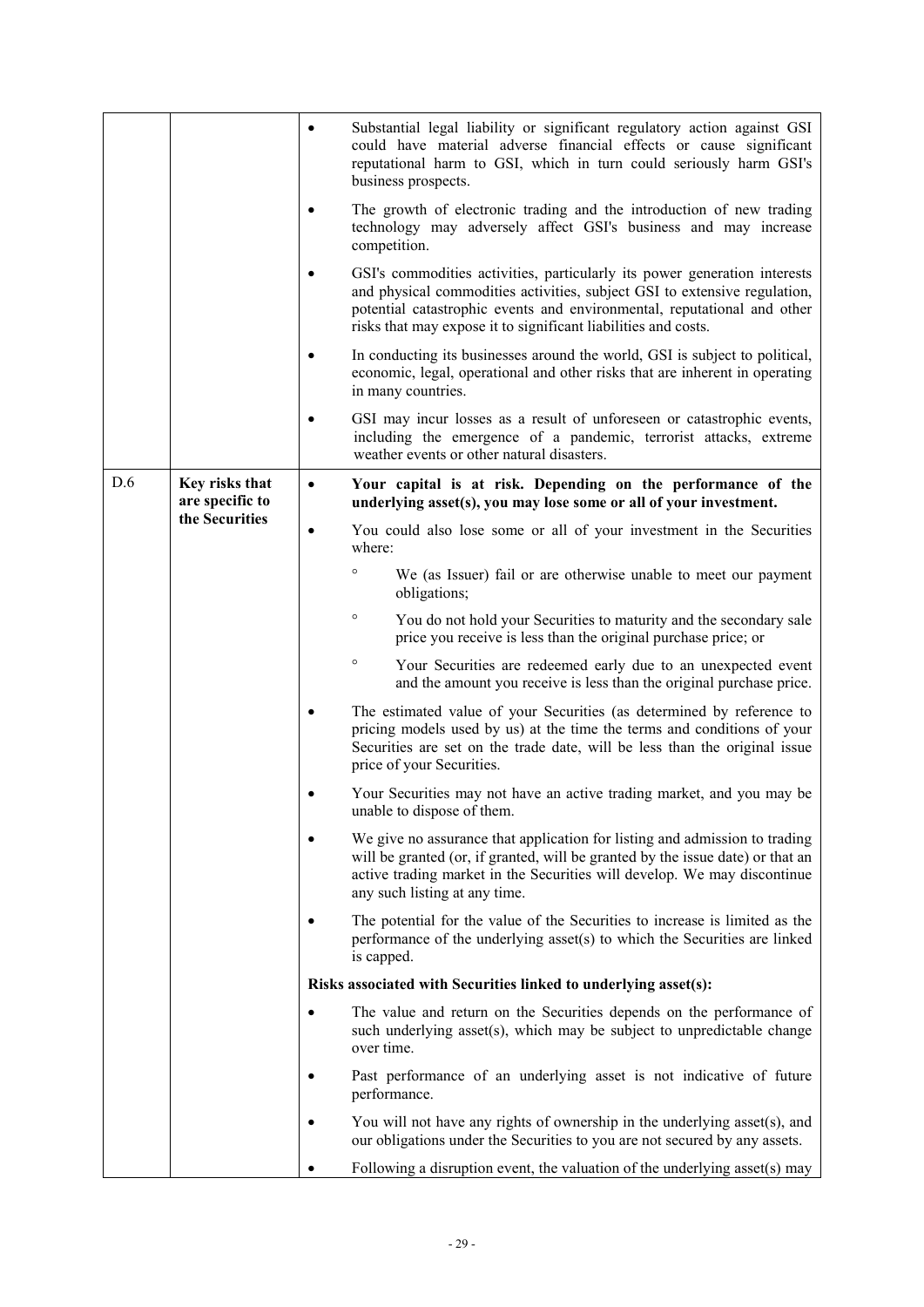|      |                                                        | be postponed and/or valued by us (as Calculation Agent) in our<br>discretion.                                                                                                                                                                                                                                                                                                                                                                                                                                                                                                                                                                                                                 |
|------|--------------------------------------------------------|-----------------------------------------------------------------------------------------------------------------------------------------------------------------------------------------------------------------------------------------------------------------------------------------------------------------------------------------------------------------------------------------------------------------------------------------------------------------------------------------------------------------------------------------------------------------------------------------------------------------------------------------------------------------------------------------------|
|      |                                                        | Following the occurrence of certain extraordinary events in relation to the<br>underlying asset(s) or in relation to index linked securities, following the<br>occurrence of an index adjustment event, depending on the terms and<br>conditions of the particular Securities, amongst other potential<br>consequences, the terms and conditions of your Securities may be<br>adjusted, the underlying asset may be substituted, or the Securities may<br>be redeemed early at the non-scheduled early repayment amount. Such<br>amount may be less than your initial investment and you could lose some<br>or all of your investment.                                                        |
|      |                                                        | <b>Risks associated with Share Linked Securities:</b>                                                                                                                                                                                                                                                                                                                                                                                                                                                                                                                                                                                                                                         |
|      |                                                        | The performance of shares is dependent upon many unpredictable factors.<br>$\bullet$                                                                                                                                                                                                                                                                                                                                                                                                                                                                                                                                                                                                          |
|      |                                                        | You may receive a lower return on the Securities than you would have<br>$\bullet$<br>received from investing in the shares directly because the price of the<br>shares may not include the value of dividends.                                                                                                                                                                                                                                                                                                                                                                                                                                                                                |
|      |                                                        | The issuer of a share may take any actions in respect of a share without<br>regard to your interests as Holders of the Securities, and any of these<br>actions could negatively affect the value of and return on the Securities.                                                                                                                                                                                                                                                                                                                                                                                                                                                             |
|      |                                                        | Your Securities may be adjusted or redeemed prior to maturity due to a<br>change in law. Any such adjustment may have a negative effect on the<br>value of and return on your Securities; the amount you receive following<br>an early redemption may be less than your initial investment and you<br>could lose some or all of your investment.                                                                                                                                                                                                                                                                                                                                              |
|      |                                                        | The Issuer of your Securities may be substituted with another company.                                                                                                                                                                                                                                                                                                                                                                                                                                                                                                                                                                                                                        |
|      |                                                        | We may amend the terms and conditions of your Securities in certain<br>circumstances without your consent.                                                                                                                                                                                                                                                                                                                                                                                                                                                                                                                                                                                    |
|      | <b>SECTION E - THE OFFER</b>                           |                                                                                                                                                                                                                                                                                                                                                                                                                                                                                                                                                                                                                                                                                               |
| E.2b | <b>Reasons for the</b><br>offer and use of<br>proceeds | The net proceeds of the offer will be used in the general business of the Issuer.                                                                                                                                                                                                                                                                                                                                                                                                                                                                                                                                                                                                             |
| E.3  | <b>Terms</b> and<br>conditions of the<br>offer         | An offer of the Securities may be made other than pursuant to Article $3(2)$ of the<br>Prospectus Directive in the Italian Republic ("Public Offer Jurisdiction")<br>during the period from (and including) May 29, 2017 to (and including) June 27,<br>2017 ("Offer Period") by the Authorised Offeror.                                                                                                                                                                                                                                                                                                                                                                                      |
|      |                                                        | The Offer Period for the Securities placed in Italy outside the premises of the<br>placers ("door-to-door"), pursuant to Article 30 of Legislative Decree No. 58 of<br>February 24, 1998, as amended (the "Financial Services Act") shall be from and<br>including May 29, 2017 to and including June 20, 2017. Pursuant to Article 30,<br>paragraph 6, of the Financial Service Act, the effects of the subscriptions made<br>"door-to-door" are suspended for a period of seven days from the date of the<br>subscription. During such period, investors have the right to withdraw from the<br>subscription without any charge or fee, by means of notification to the relevant<br>placer. |
|      |                                                        | In the event that the Certificates are placed in Italy via distance communication<br>techniques, including subscriptions made through a website, the Offer Period<br>shall be from and including May 29, 2017 to and including June 13, 2017.                                                                                                                                                                                                                                                                                                                                                                                                                                                 |
|      |                                                        | Pursuant to Article 67- <i>duodecies</i> of Legislative Decree No. 206 of September 6,<br>2005, subscriptions made via distance communication techniques are suspended<br>for a period of fourteen days from the date of acceptance of the subscription by<br>the relevant placers. During such period, investors have the right to withdraw<br>from the subscription without any charge or fee and without having to indicate                                                                                                                                                                                                                                                                |